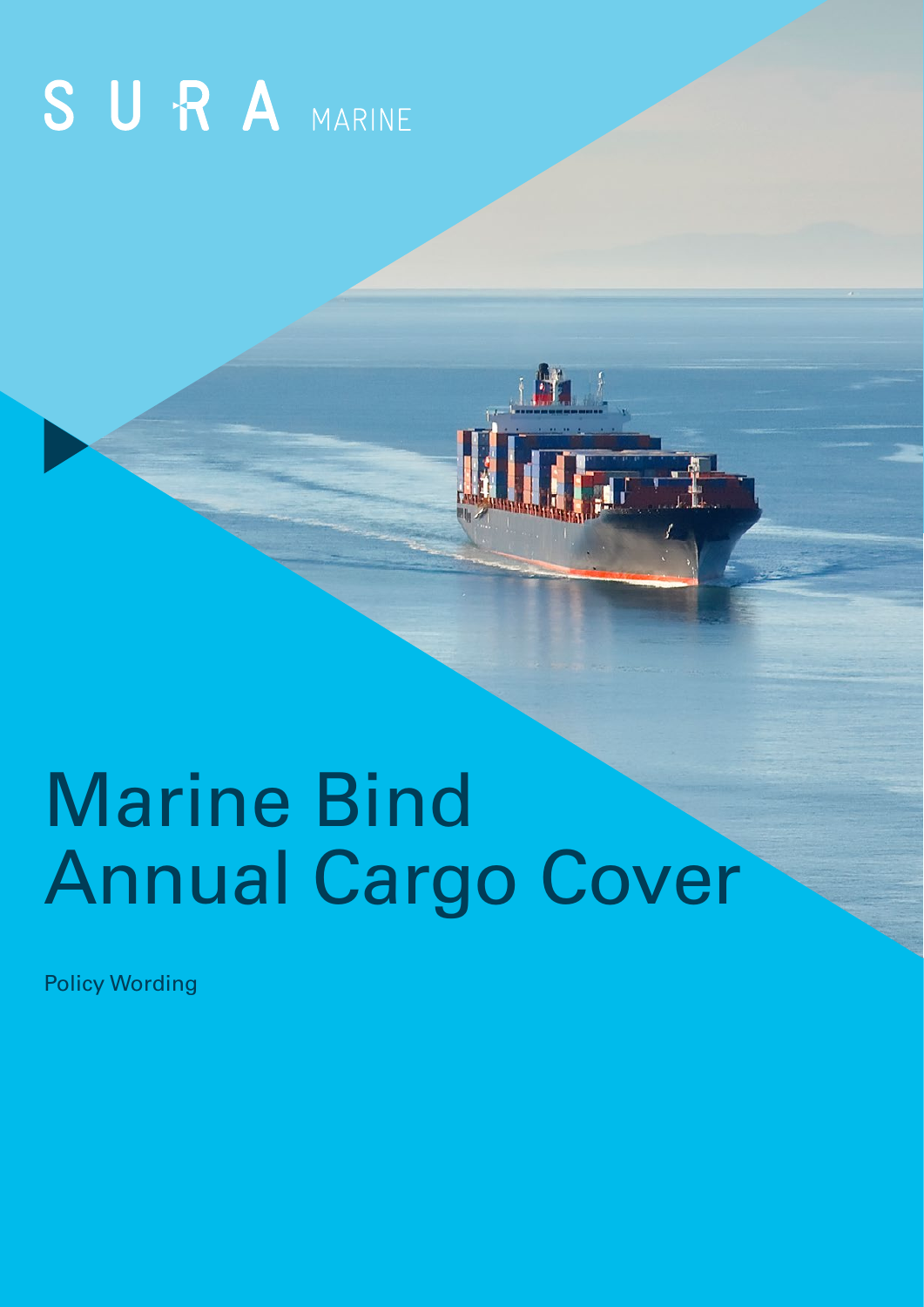## **Contents**

| <b>Important Information</b>                                                                                         | 3  |
|----------------------------------------------------------------------------------------------------------------------|----|
| <b>About SURA Marine</b>                                                                                             | 3  |
| <b>About the Insurer</b>                                                                                             | 3  |
| <b>Important Notices</b>                                                                                             | 3  |
| <b>Your Duty of Disclosure</b>                                                                                       | 3  |
| When We can Refuse to Pay or Reduce<br>the Amount We Pay Under a Claim                                               | 4  |
| <b>Fraudulent Claims</b>                                                                                             | 5  |
| <b>Duty of Utmost Good Faith</b>                                                                                     | 5  |
| <b>Terms Apply to Extent Enforceable</b>                                                                             | 5  |
| <b>General Insurance Code of Practice</b>                                                                            | 5  |
| <b>Privacy Statement</b>                                                                                             | 6  |
| <b>Complaints and Disputes Resolution Process</b>                                                                    | 7  |
| <b>Sanctions</b>                                                                                                     | 7  |
| <b>Governing Law and Jurisdiction</b>                                                                                | 7  |
| <b>Goods and Services Tax (GST)</b>                                                                                  | 7  |
| <b>Words With Special Meaning</b>                                                                                    | 8  |
| <b>Clauses Appliable To All Policy Sections</b>                                                                      | 9  |
| <b>Acquisitions - Acquired Companies</b>                                                                             | 9  |
| <b>Exchange Rates</b>                                                                                                | 9  |
| <b>Export Cargo Insurance Certificates</b>                                                                           | 9  |
| Important Institute Clauses Applicable to the Policy                                                                 | 9  |
| <b>Infectious or Contagious Disease Exclusion</b>                                                                    | 9  |
| <b>Letters of Credit</b>                                                                                             | 10 |
| <b>Revision of Institute Clauses</b>                                                                                 | 10 |
| <b>Sanction Exclusion</b>                                                                                            | 10 |
| <b>Terrorism Exclusion</b>                                                                                           | 10 |
| <b>Termination of Transit (Terrorism)</b>                                                                            | 10 |
| <b>USA Sanctions and 'OFAC' Exclusion</b>                                                                            | 11 |
| USA and Canada Endorsement for the<br>Institute Radioactive Contamination,<br>Chemical, Biological, Bio-Chemical and |    |
| <b>Electromagnetic Weapons Exclusion</b>                                                                             | 11 |

| <b>Ambit Of Cover And Indemnity</b>                 | 12 |
|-----------------------------------------------------|----|
| <b>Basis of Valuation - Agreed Value</b>            | 12 |
| <b>Measures of Indemnity - Claims</b>               | 12 |
| <b>Conveyances</b>                                  | 12 |
| <b>Basis Of Cover - Institute Clauses</b>           | 13 |
| <b>Additional Clauses</b>                           | 14 |
| (A) Additional Incurred Costs and Expenses Clauses  | 14 |
| (B) Coverage Extension Clauses                      | 15 |
| (C) Delay Prevention and Expediting Clauses         | 16 |
| (D) Contingency and Cover Continuation Clauses      | 17 |
| (E) Reduced Burden of Proof Clauses                 | 20 |
| (F) Institute Clauses, Warranty and                 |    |
| <b>Exclusion Amendments</b>                         | 21 |
| (G) Additional Exclusions and Limitations           | 23 |
| (H) Claims Adjustment Clauses                       | 24 |
| (I) Shipping Containers Clauses                     | 26 |
| <b>General Conditions</b>                           | 27 |
| Premium                                             | 27 |
| <b>Declarations and Policy limits</b>               | 27 |
| Deposit premium                                     | 27 |
| War and strikes premium                             | 27 |
| War and strikes rates amendments                    | 28 |
| <b>Cancellation of the Policy</b>                   | 28 |
| <b>Electronic Delivery of Documents and Notices</b> | 28 |
| <b>Claims</b>                                       | 28 |
| Claims preparation costs and expenses               | 28 |
| Documentation                                       | 28 |
| <b>General Average</b>                              | 29 |
| Immediate action                                    | 29 |
| Insurable Interest - Important note                 | 29 |
| Minimising loss, responsibilities and costs         | 29 |
| Non-contribution                                    | 30 |
| Notification to insurer and required documentation  | 30 |
| Subrogation                                         | 30 |
| Waiver or acceptance of abandonment                 | 30 |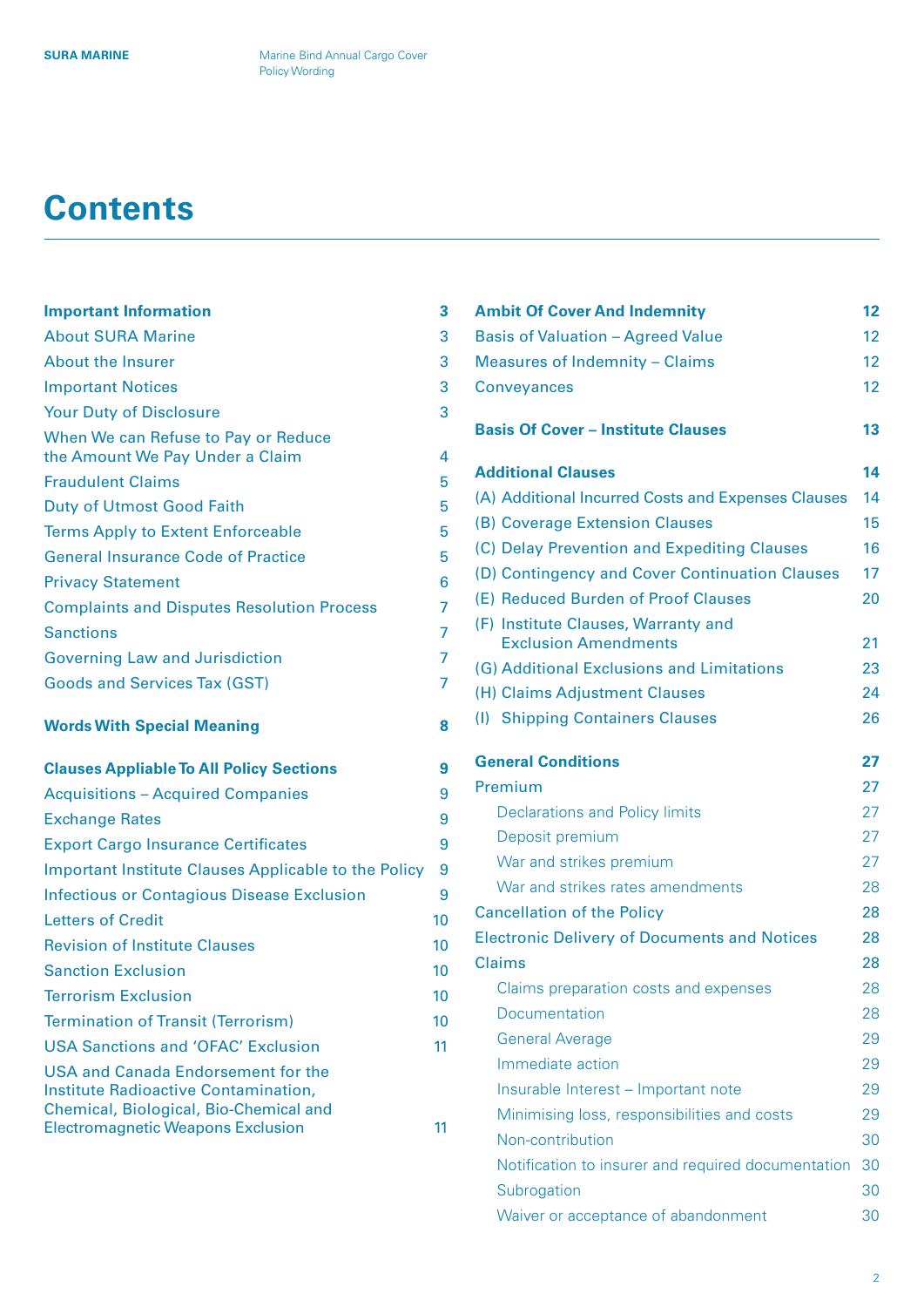## <span id="page-2-0"></span>**Important Information**

#### **About SURA Marine**

SURA Marine is a trading name of SURA Pty Ltd (SURA) ABN 36 115 672 350, AFSL 294313.In issuing the Policy SURA Marine act under an authority given by the Insurers (see below) to arrange, enter into, vary and dispose of this insurance Policy on the Insurer's behalf.

#### SURA Marine's contact details are:

Level 14/141 Walker Street North Sydney NSW 2060 PO Box 1813 North Sydney NSW 2059 Telephone: (02) 9930 9500

#### **About the Insurer**

This Policy is underwritten by the Insurer being Berkshire Hathaway Specialty Insurance Company (Incorporated in Nebraska, USA) ABN 84 600 643 034, AFS Licence 466713, which is authorised by the Australian Prudential Regulation Authority to carry on general insurance business in Australia. It is referred to as "we", "our" and "us", the "Insurer" and "BHSI" in this document.

#### BHSI's contact details are: GPO Box 650 Sydney NSW 2001 Email: [australia@bhspecialty.com](mailto:australia%40bhspecialty.com?subject=)

#### **Important Notices**

To the extent this insurance is considered to be a contract of marine insurance covered by the Marine Insurance Act 1909 (Cth), that Act will apply. Under that Act a contract of marine insurance is defined as "a contract whereby the insurer undertakes to indemnify the assured, in manner and to the extent thereby agreed, against marine losses, that is to say, the losses incident to marine adventure." Refer to the Act for full details and other provisions which affect this definition.

In all other cases, it is subject to the Insurance Contracts Act 1984 (Cth).

#### **Your Duty of Disclosure**

#### **Where the Insurance Contracts Act 1984 (Cth) applies,**

before You enter into an insurance contract, You have a duty, to tell Us anything that You know, or could reasonably be expected to know, that may affect Our decision to insure You and on what terms.

You have this duty until we agree to insure You.

You have the same duty before You renew, extend vary or reinstate an insurance contract.

You do not need to tell Us anything that:

- reduces the risk We insure You for:
- is of common knowledge;
- We know or should know as an insurer; or
- We waive Your duty to tell Us about.

If You do not tell us anything You are required to, We may cancel Your contract or reduce the amount We will pay You if You make a claim, or both. If Your failure to tell Us is fraudulent, We may refuse to pay a claim and treat the contract as if it never existed.

**Where the Marine Insurance Act 1909 applies** before You enter into an insurance contract You must disclose to Us every material circumstance which is known to You, and You are deemed to know every circumstance which, in the ordinary course of business, ought to be known by You.

A "material circumstance" is one which would influence the judgement of a prudent insurer in fixing the premium, or determining whether it will take the risk.

In the absence of inquiry the following circumstances need not be disclosed, namely:

- any circumstance which diminishes the risk;
- any circumstance which is known or presumed to be known to Us. We are presumed to know matters of common notoriety or knowledge, and matters which an insurer in the ordinary course of its business, as such, ought to know;
- any circumstance as to which information is waived by Us;
- any circumstance which it is superfluous to disclose by reason of any express or implied warranty.

Whether any particular circumstance, which is not disclosed, be material or not is, in each case, a question of fact. The term circumstance includes any communication made to, or information received by, You.

You have the same duty before You renew, extend vary or reinstate an insurance contract.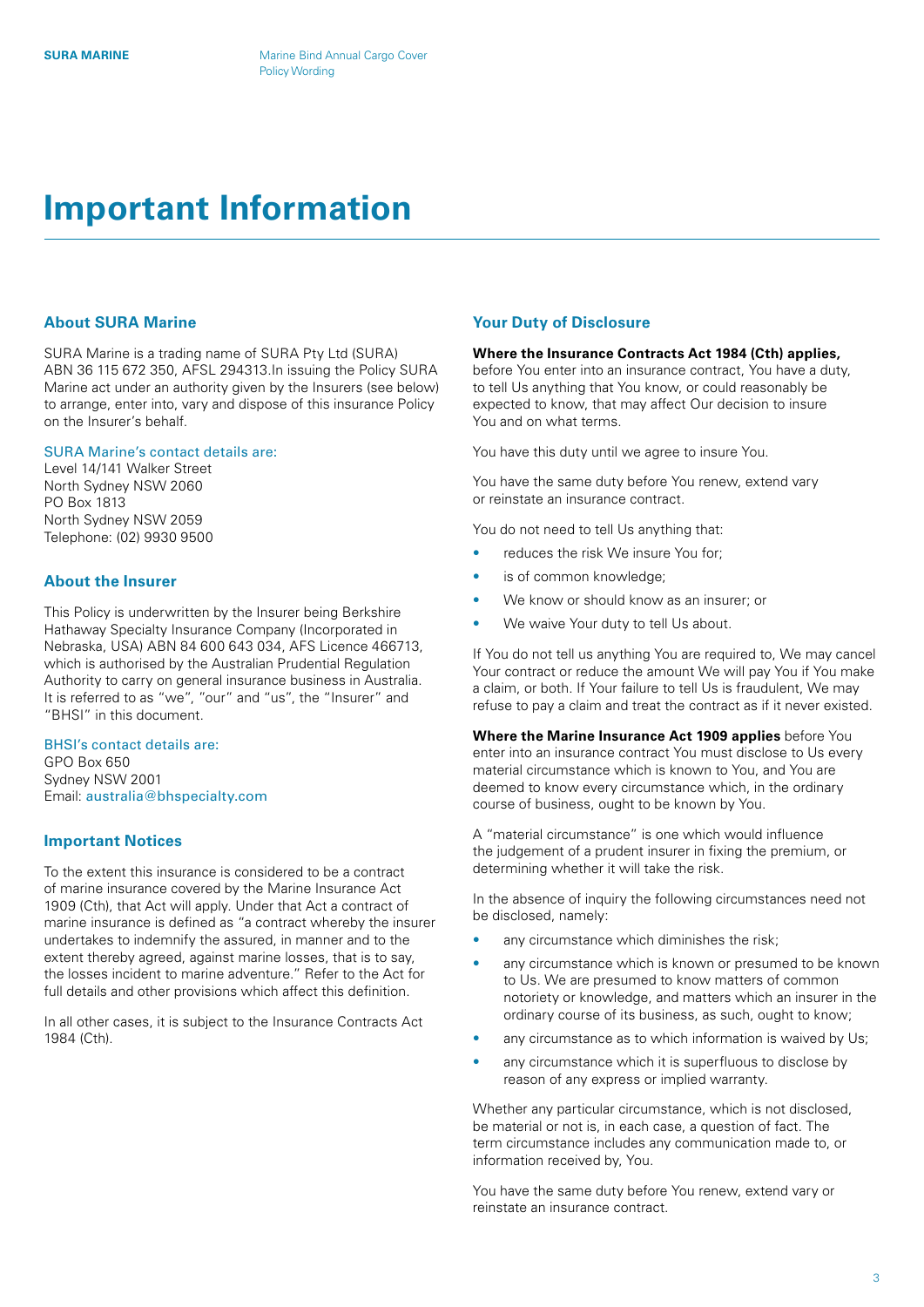<span id="page-3-0"></span>If You fail to make such disclosure, We may treat the contract as if it never existed.

Subject to the above circumstances which need not be disclosed, where this insurance is effected for You by an agent, the agent must disclose to Us:

- every material circumstance which is known to them, and an agent to insure is deemed to know every circumstance which in the ordinary course of business ought to be known by, or to have been communicated to, them; and
- every material circumstance which You are bound to disclose unless it comes to Your knowledge too late to communicate it to the agent.

#### **When We can Refuse to Pay or Reduce the Amount We Pay Under a Claim**

We may refuse to pay or reduce the amount We pay under a claim to the extent permitted by law.

The situations in which We may refuse to pay or reduce the amount We pay under a claim under the Policy include (but are not limited to):

- when You apply for cover (this includes new business, variations and renewals) and You do not comply with Your obligations regarding pre contractual disclosures and representations to Us under the Insurance Contracts Act 1984 (Cth) or Marine Insurance Act 1909 (Cth) as applicable – see above for details of the Duty of Disclosure and Misrepresentations and our rights in this regard;
- if You do not comply with or meet a term or condition (including where an exclusion applies or other limitation) of the Policy (All referred to as "**Terms**" when used below and in this document) – See "If you do not comply with or meet any Policy Term" below for more detail;
- if You make a fraudulent claim See "Fraudulent Claims" below;
- where You have not or are not acting in accordance with Your duty of utmost good faith under the Insurance Contracts Act 1984 (Cth) or Marine Insurance Act 1909 (Cth) as applicable – See "Duty of Utmost Good Faith" below.

The amount of any claim entitlement can also be affected and/ or reduced by any limits (including any time limits) or Excess(es) that apply. The Policy sets out the relevant limits and Excess(es) and when they apply to a claim.

#### **If You do not comply with or meet any Policy Term**

We will only rely on any rights We have regarding the operation of or breach of a Term of the Policy to the extent permitted by law (including Our right to refuse or reduce a claim noted above). You need to seek Your own advice regarding all relevant legal rights You may have.

#### **Terms allowing Us to refuse to pay or reduce a claim (in whole or part) by reason of an act by You or some other person that occurred after the Policy was entered into**

#### **Where the Insurance Contracts Act 1984 (Cth) is applicable**, subject to Our rights in relation to Fraudulent claims explained below under that Act, by reason of section 54 ,where the effect of the Policy (this includes all terms or conditions, including any exclusion or other limitation) is to allow Us to refuse to pay or reduce a claim (in whole or part) by reason of an act by You or some other person that occurred after the policy was entered into, We will exercise Our rights under the Policy as explained below

Under section 54, an "act" by You or some other person includes an omission and inaction and an act or omission that has the effect of altering the state or condition of the subjectmatter of the Policy or of allowing the state or condition of that subject-matter to alter.

(Refer to the Insurance Contracts Act 1984 (Cth) for full details).

*How We exercise Our rights where section 54 applies (unless there is a Fraudulent claim)*

- Where:
	- the act was necessary to protect the safety of a person or to preserve property;
	- it was not reasonably possible for You or the other person not to do the act; or
	- You prove no part of the loss that gave rise to the claim was caused by the act,

We will not refuse to pay or reduce the claim by reason only of that act.

- Where the act:
	- could not reasonably be regarded as being capable of causing or contributing to a loss in respect of which insurance cover is provided by the Policy; or
	- could reasonably be regarded as being capable of causing or contributing to a loss in respect of which insurance cover is provided by the Policy but You prove that some part of the loss that gave rise to the claim was not caused by the act, We may not refuse to pay the claim, so far as it concerns that part of the loss but, We can reduce our liability in respect of the claim by an amount that fairly represents the extent to which Our interests were prejudiced as a result of that act.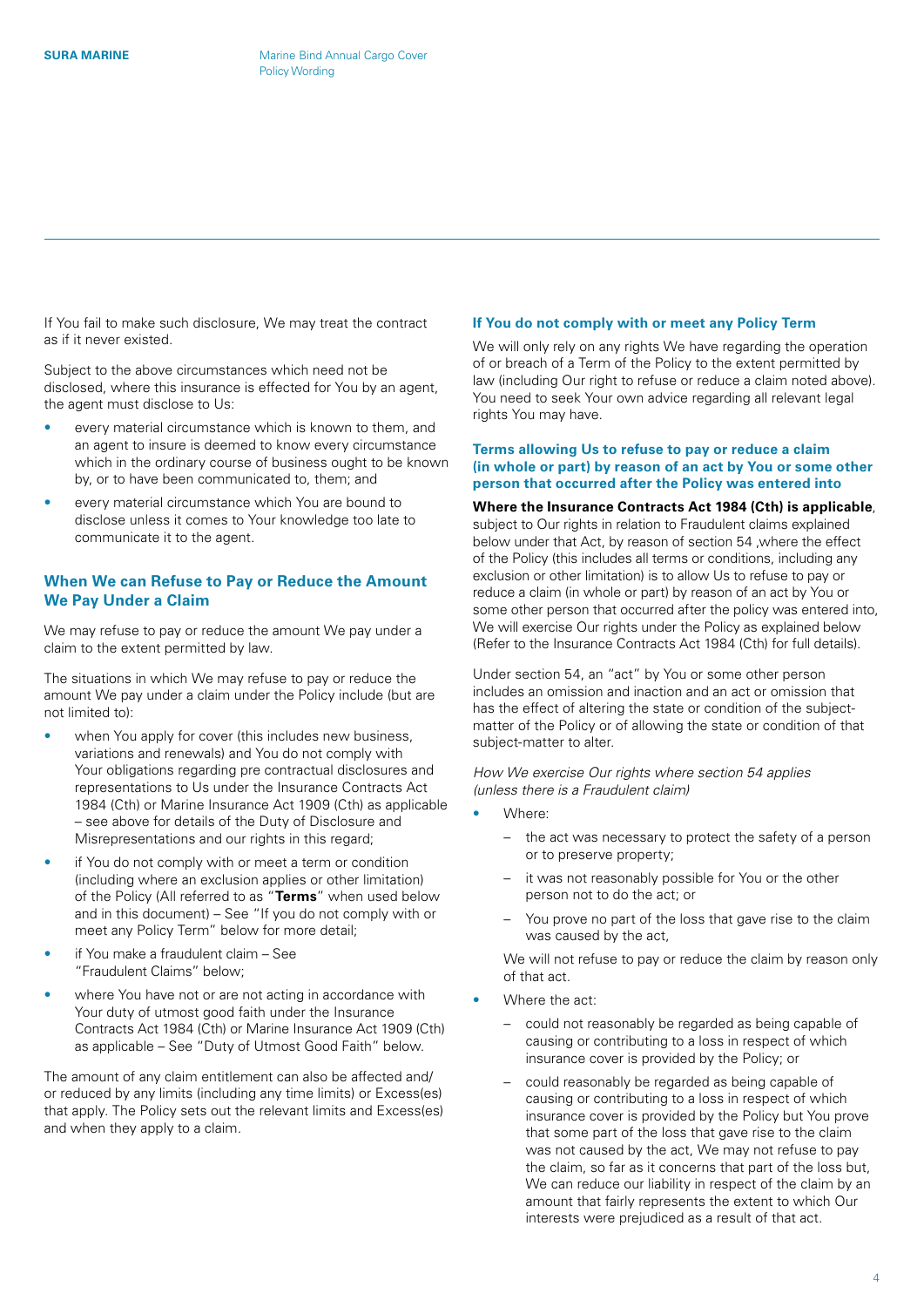<span id="page-4-0"></span>• Otherwise, where the act could reasonably be regarded as being capable of causing or contributing to a loss in respect of which insurance cover is provided by the Policy, We may refuse to pay the claim.

#### **Terms allowing us to refuse or reduce a claim because of pre-existing defects or imperfections existing before the Policy was entered into**

#### **Only where section 46 of the Insurance Contracts Act 1984 (Cth) is applicable to the Policy:**

- where a claim is made in respect of a loss that occurred as a result, in whole or in part, of a defect or imperfection in a thing; and
- where at the time when the contract was entered into You were not aware of, and a reasonable person in the circumstances could not be expected to have been aware of, the defect or imperfection,

We may not rely on any provision included in the Policy that has the effect of limiting or excluding Our liability under the contract by reference to the condition, at a time before the Policy was entered into, of the thing. This does not apply if the Policy is in an excluded class to which section 46 does not apply (Refer to the Insurance Contracts Act 1984 (Cth) for full details).

#### **Fraudulent Claims**

#### **Where the Insurance Contracts Act 1984(Cth) applies**,

where a claim is made fraudulently under:

- the Policy; or
- that Act against Us by a person who is not the insured.

We may refuse payment of the claim to the extent permitted by law.

Under section 56(2) of the Insurance Contracts Act 1984 (Cth) a court may, if only a minimal or insignificant part of the claim is made fraudulently and non-payment of the remainder of the claim would be harsh and unfair, order Us to pay, in relation to the claim, such amount (if any) as is just and equitable in the circumstances (Refer to the Insurance Contracts Act 1984 (Cth) for full details).

**Where the Marine Insurance Act applies**, where a claim is made fraudulently under the Policy We may refuse payment of the claim and/or avoid the Policy to the extent permitted by law.

#### **Duty of Utmost Good Faith**

#### **Where the Insurance Contracts Act 1984 (Cth) applies:**

- Section 13 of that Act requires each party to the Policy to act towards the other party, in respect of any matter arising under or in relation to it, with the utmost good faith.
- Section 14 of that Act provides that if reliance by a party to the Policy on a provision of the Policy would be to fail to act with the utmost good faith, the party may not rely on the provision.

(Refer to the Insurance Contracts Act 1984 (Cth) for full details).

#### **Where the Marine Insurance Act 1909 (Cth) applies** a

contract of marine insurance is a contract based upon the utmost good faith, and, if the utmost good faith be not observed by either party, the contract may be avoided by the other party.

### **Terms Apply to Extent Enforceable**

A term of the Policy will be applied to the extent it is not unenforceable under relevant law.

#### **General Insurance Code of Practice**

We proudly support the General Insurance Code of Practice (the 'Code'). It does not apply where the Policy is a contract of marine insurance covered by the Marine Insurance Act 1909 (Cth).

The purpose of the Code is to raise the standards of practice and service in the general insurance industry.

The Code Governance Committee (CGC) is an independent body that monitors and enforces insurers' compliance with the Code.

For further information on the Code, please visit [www.codeofpractice.com.au](http://www.codeofpractice.com.au)

For more information on the Code Governance Committee (CGC) go to <https://insurancecode.org.au>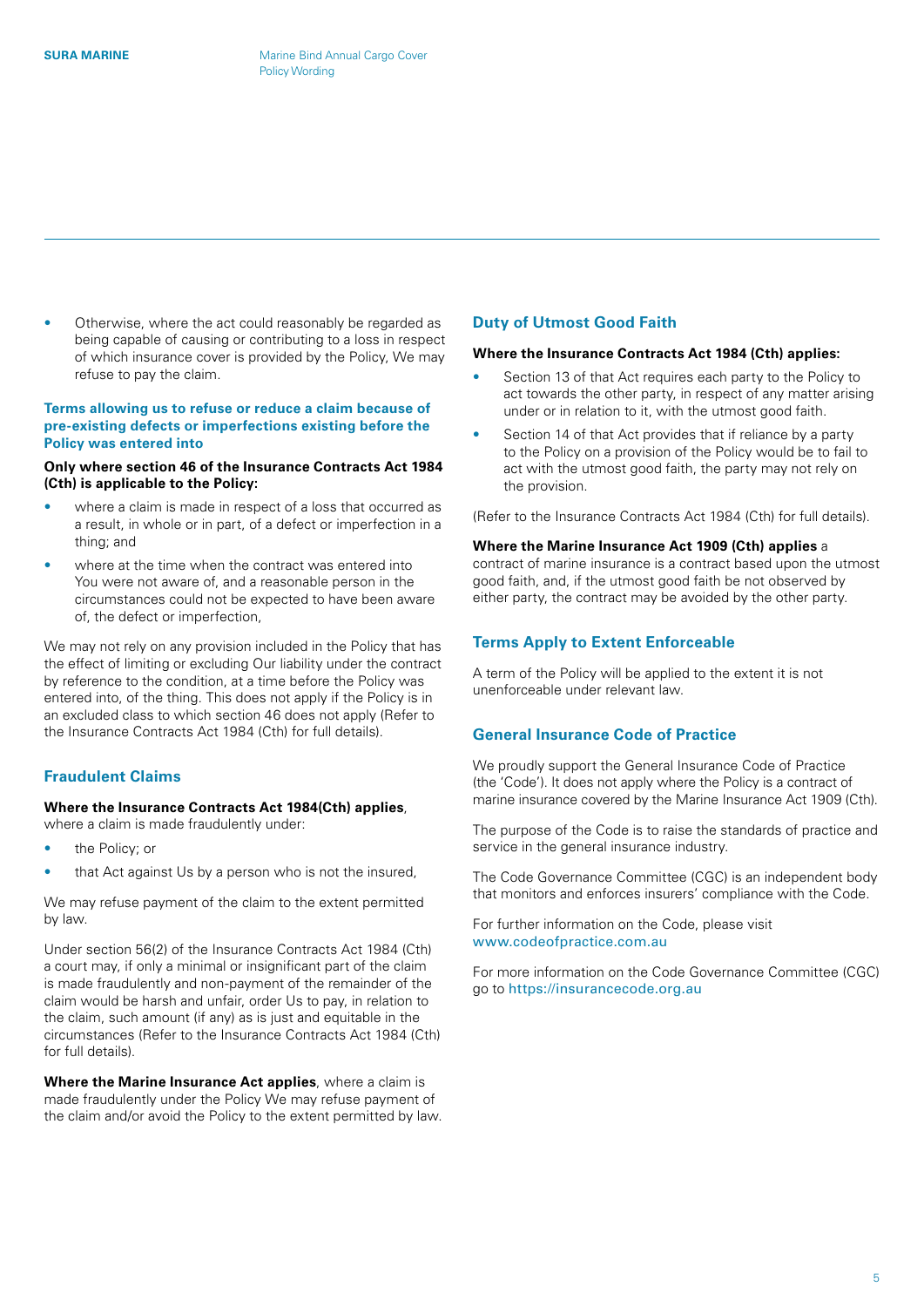#### <span id="page-5-0"></span>**Privacy Statement**

In this Privacy Statement the use of "We", "Our" or "Us" means SURA Marine and the Insurers unless specified otherwise.

In this Privacy Statement the use of personal information includes sensitive information.

We are committed to protecting the privacy of the personal information that You provide to Us.

The Privacy Act 1988 contains the Australian Privacy Principles which require Us to tell You that We collect, handle, store and disclose Your personal and sensitive information for the specific purpose of:

- deciding whether to issue a policy,
- determining the terms and conditions of Your Policy,
- compiling data to help develop and identify other products and services that may interest clients, and handling claims.

Personal information is information or an opinion about an identified individual, or an individual who is reasonably identifiable:

- a) whether the information or opinion is true or not;
- b) whether the information or opinion is recorded in a material form or not.

Sensitive information includes, amongst other things, information about an individual's racial or ethnic origin, political opinions, membership of a political organisation, religious beliefs or affiliations, philosophical beliefs, membership of a professional or trade association, membership of a trade union, sexual orientation or practices, criminal record, health information about an individual, genetic information, biometric information or templates.

You have given Us Your consent to collect, use and disclose Your personal information in order to provide You with the relevant services and/or products.

When You give Us personal information about other individuals, We rely on You to have made or make the individual aware that You will or may provide their personal information to Us and the types of other parties and service providers We may provide it to, the relevant purposes We and the other parties and service providers will use it for, and how they can access it. If You have not done or will not do either of these things, You must tell Us before You provide the relevant personal information to Us.

We will protect Your information using physical, technical, and administrative security measures to reduce the risks of loss, misuse, unauthorised access, disclosure and alteration. Some of the safeguards that We use are firewalls and data encryption, physical access controls to Our data centres, and information access authorisation controls.

We disclose personal information to other parties and service providers whom We believe are necessary to assist Us and them in providing the relevant services and/or products. For example, in handling claims, We may have to disclose Your personal information to other parties and service providers such as Our claim management partner, other insurers, reinsurers, loss adjusters, external claims data collectors, investigators and agents, facilitators, assessors or other parties as required by law. We will limit the use and disclosure of any personal information provided by Us to them to the specific purpose for which We supplied it.

We may disclose Your personal information to Our insurers, reinsurers, related entities and service providers overseas where it is reasonably necessary for, or directly related to, the functions, services or activities We provide to You. When We transfer Your information to other countries, including countries which may not have data protection laws that provide the same level of protection that exists in Australia, We will protect the information as described in this Privacy Policy.

If You do not provide the personal information requested and/or do not provide Us with Your consent to the use and disclosure of Your personal information as set out in this Privacy Statement, Your insurance application may not be accepted, or We may not be able to administer Your Policy, or You may be in breach of Your duty of disclosure, the consequences of which are set out under the heading Duty of Disclosure in this document.

We will notify you as soon as possible if Your personal information is involved in a data breach that is likely to result in serious harm to You.

If You would like a copy of Our Privacy Policies, would like to seek access to or correct Your personal information, opt out of receiving materials We send, complain about a breach of Your privacy or You have any query on how Your personal information is collected, stored or used, or any other query relating to Our handling of Your personal information, please contact Us.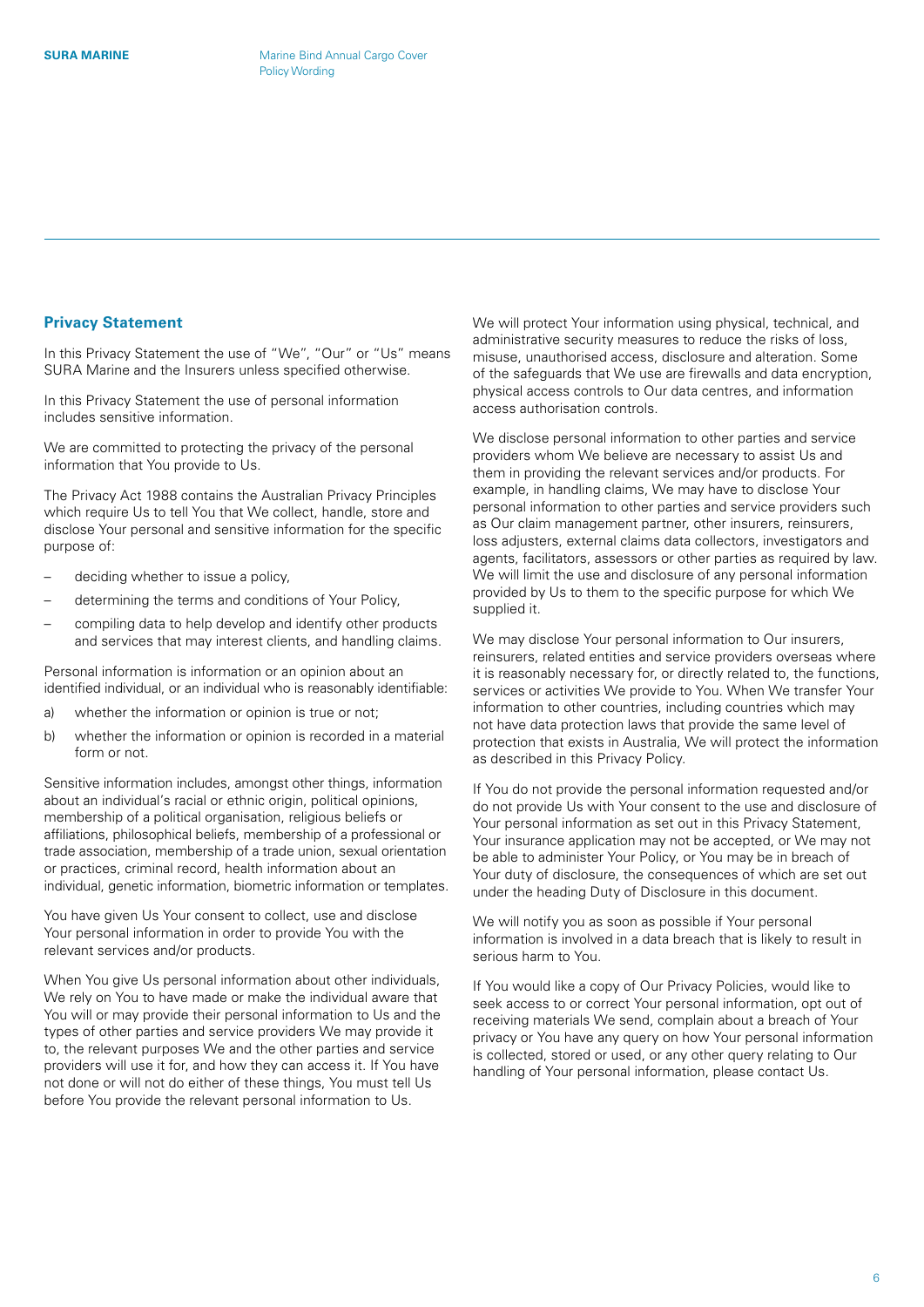#### <span id="page-6-0"></span>**Complaints and Disputes Resolution Process**

#### **Our complaints process**

We view seriously any complaint made about our products or services and will deal with it promptly and fairly.

If you have a complaint, please first try to resolve it by contacting the relevant member of our staff.

If the matter is still not resolved, please then contact our Internal Disputes Resolution Officer on (02) 9930 9500, or by email at [IDR@SURA.com.au](mailto:IDR%40SURA.com.au?subject=) or by writing to us at the address for SURA given above. They will seek to resolve the matter in accordance with the General Insurance Code of Practice and our Dispute Resolution procedures.

You can contact us if you want more information on our procedures.

If you are not satisfied with the final decision, you may wish to contact the Australian Financial Complaints Authority (AFCA).

#### **AFCA**

A complaint can be referred to AFCA at any time. The AFCA is a free independent external disputes resolution service provided to customers to review and resolve complaints where we have been unable to satisfy your concerns, subject to its rules or terms of reference.

For further details you can visit their website at [www.afca.org.au](http://www.afca.org.au) or contact them:

Australian Financial Complaints Authority PO Box 3 Melbourne, VIC, 3001 Telephone: 1800 931 678

Email: [info@afca.org.au](mailto:info%40afca.org.au?subject=)

A complaint can be referred to AFCA at any time subject to its rules. AFCA only considers complaints (otherwise covered by its Rules) referred to it within 2 years of our final decision, unless AFCA considers special circumstances apply. If AFCA tells you that under its Rules it cannot assist you or consider your dispute, then you can seek independent legal advice. You can also access any other external dispute resolution or other options that may be available to you.

#### **Sanctions**

We shall not be deemed to provide cover and We shall not be liable to pay any claim or provide any benefit under the Policy to the extent that the provision of such cover, payment of such claim or provision of such benefit would expose Us, Our parent company or Our ultimate controlling entity to any sanction, prohibition or restriction under United Nations resolutions or the trade or economic sanctions, laws or regulations of the European Union, the Commonwealth of Australia, United Kingdom or the United States of America.

#### **Governing Law and Jurisdiction**

The Policy is governed by the laws of Australia. Any dispute relating to the Policy shall be submitted to the exclusive jurisdiction of an Australian Court within the State or Territory in which the Policy was issued.

#### **Goods and Services Tax (GST)**

The amount payable by You for the Policy includes an amount for GST.

When We pay a claim, Your GST status will determine the amount We pay.

The amount that We are liable to pay under the Policy will be reduced by the amount of any Input Tax Credit (ITC) that You are or may be entitled to claim for the supply of goods or services covered by that payment.

You must advise Us of Your correct Australian Business Number (ABN) and Taxable Percentage. Taxable Percentage is Your entitlement to an ITC on Your premium as a percentage of the total GST on that premium. Any GST liability arising from Your incorrect advice to us of Your ITC entitlement is payable by You.

Where the settlement of a claim is less than the applicable Limits or Sub-limit applicable to the Policy, We will only pay the GST (less Your ITC) applicable to the settlement. This means that if these amounts are not sufficient to cover the whole claim, We will only pay the GST relating to Our share of the settlement for the whole claim. We will pay the claim by reference to the GST exclusive amount of any supply made by any business of Yours which is relevant to the claim.

GST, ITC, BAS and Acquisition have the same meaning as given to those words or expressions in A New Tax System (Goods and Services Tax) Act 1999 and related legislation as amended from time to time.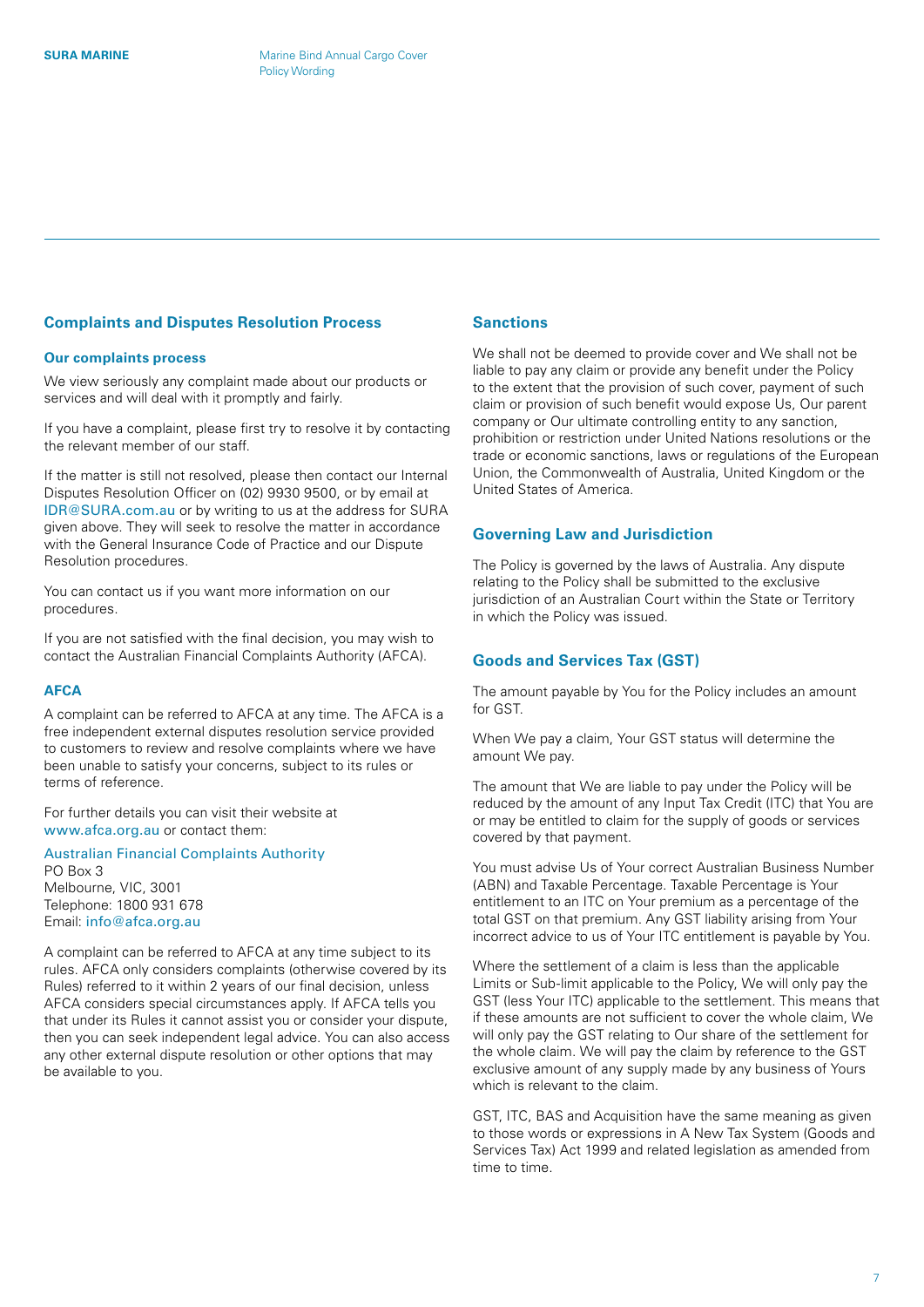## <span id="page-7-0"></span>**Words With Special Meaning**

The following key words and terms used in the policy have a special meaning. Other words may be specially defined to have a meaning when used in relation to a policy section, term or condition.

**Cross Voyages** means shipments that do not enter Australian territory at any point in their transit.

**Distribution Centre(s)** means premises and/or locations operated by the Insured and/or third parties for the purpose of distributing Interests Insured to the Insured's customers or Insured's branches for periods not exceeding 14 days where the Interests Insured have been in the ordinary course of transit, as per the Duration Transit Clauses of the Institute Clauses applicable to this insurance, immediately prior to such distribution from the Distribution Centre(s).

**Employee(s)** means any person employed, hired or borrowed by the Insured in connection with the business activities covered by the Policy, including any trainee or person on work experience, or consultant under a contract of service with the Insured or supplied to the Insured by any employment agency or selfemployed persons providing you with labour only; regardless of whether such persons are employed full or part-time or whether employment is of a permanent or temporary nature.

**Excess** means the first amount of each and every claim which must be paid by the Insured. The relevant amount will be stated in the Policy and/or the Policy Schedule.

**Exhibition** means an organized event such as a trade fair, show, conference or similar function at a place or location away from the Insured's own premises where the Interests Insured are displayed, promoted, demonstrated or presented to potential customers or other third parties.

**General Average** means any extraordinary sacrifice or expenditure voluntarily and reasonably made or incurred for the purpose of preserving all property at risk at a time of peril in a common maritime adventure.

**Institute Clauses** means the customary market standard wordings prepared by the Institute of London Underwriters as referenced in the Policy. For full copies of the Institute Clauses mentioned in this Policy, please access via the website link: [https://abhillermarine.com/documents/.](https://abhillermarine.com/documents/)

**Insured** means the party named in the Policy Schedule or any party to whom an insurable interest in the Interest Insured passes under a contract of sale.

**Insurer** means Berkshire Hathaway Specialty Insurance Company (Incorporated in Nebraska, USA) ABN 84 600 643 034, AFS Licence 466713.

**Interests Insured** means the subject matter insured being all goods and/or cargo and/or interests:

- owned and/or belonging to the Insured; and/or
- at the risk of the Insured under a contract of sale; and/or
- appertaining to the Insured business, shipped by or for account of the Insured or the insurance of which is under their control as selling or purchasing agent; and/or
- for whom they have the authority and/or instructions to insure,

as detailed in the Policy Schedule. The Interest Insured also includes stock transfers of materials of plant, machinery, equipment, the Insured's engineer's tools and/or travellers' samples and/or other accompanied equipment being the property of the Insured and/or for which the Insured is responsible, as detailed in the Policy Schedule.

**Limit** means the maximum extent of the Insurer's liability as provided in the Policy Schedule or the Policy unless the Policy states to the contrary that any specific items are payable in excess of the applicable Limit(s).

**Period of Insurance** means the period of time that the Insured is covered by the Policy as shown in the Policy Schedule, or such shorter time if the Policy ends earlier in accordance with its terms or law. Each renewal results in a new contract and new Period of Insurance.

**Policy** means the Policy wording, the Institute Clauses and other clauses incorporated by reference, the Schedule and any endorsement(s) attached hereto, all of which are to be read together.

**Policy Schedule** means the relevant and current Policy Schedule issued to the Insured and specifies important information such as the policy number, Period of Insurance, Limit and any Excess(es) payable.

**Salvage** means the physical act of recovering Your Goods which have been lost or damaged.

**Sub-limit** means the amount of coverage available to cover a specific type of loss as provided in the Policy Schedule or the Policy wording.

**Vehicle(s)** means a motor vehicle or articulated vehicle, including any trailer, semi-trailer, chassis, or similar goodscarrying unit designed to be towed.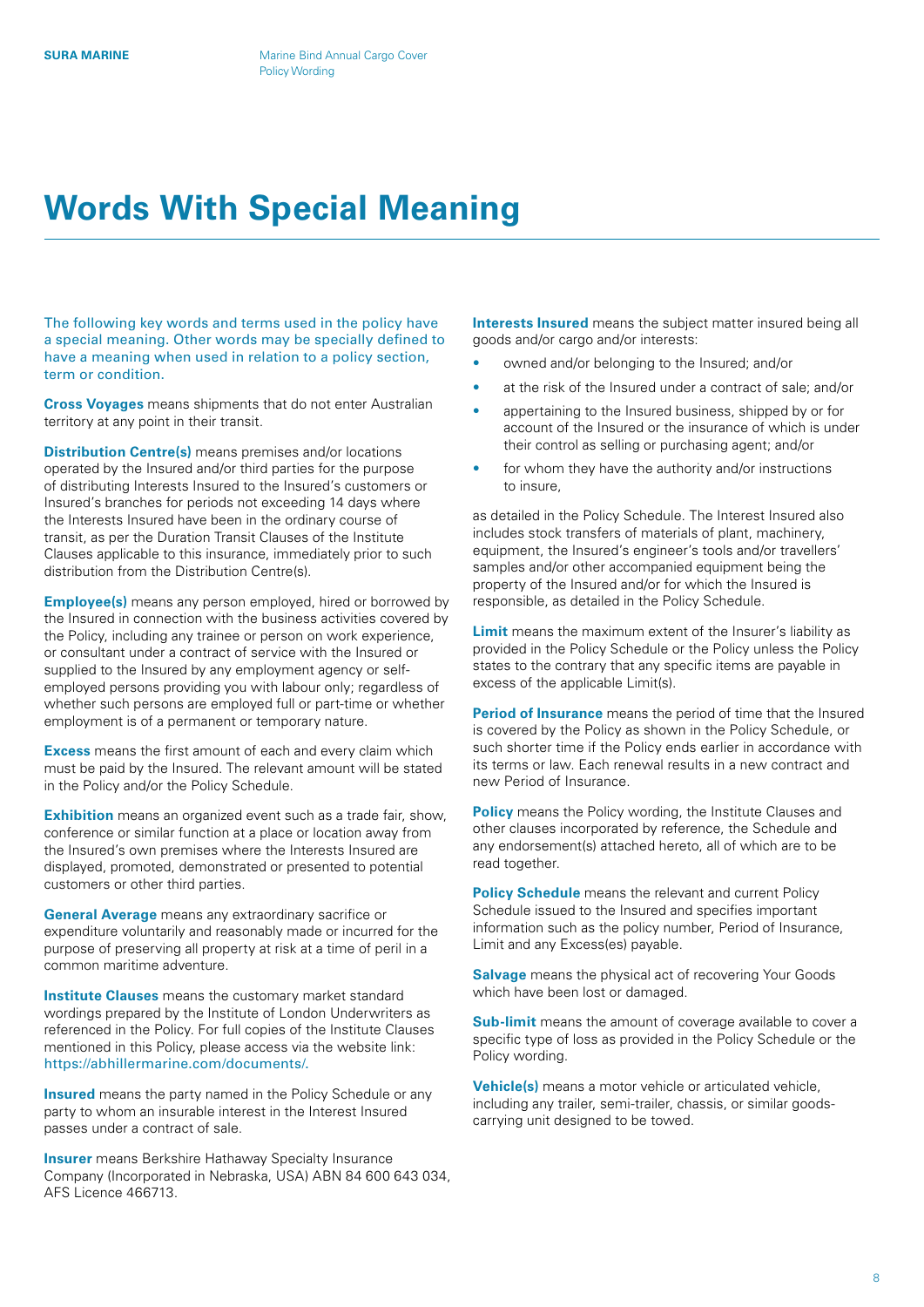## <span id="page-8-0"></span>**Clauses Appliable To All Policy Sections**

#### **Acquisitions – Acquired Companies**

The Policy will cover any company or subsidiary company formed, purchased or otherwise acquired by the Insured during the Period of Insurance. For this cover to apply, the Insured must:

- 1. hold a controlling interest in the company or have agreed to accept responsibility for insurance; and
- 2. declare to the Insurer, as soon as practicable, the estimated value of transits of Interests Insured to be covered during the Period of Insurance and details of any past claims and pay any additional premium required.

The Policy will provide cover from the date of purchase or acquisition of a company or subsidiary on a 'difference in conditions' and 'difference in limits' basis covering the additional cover provided by the Policy which is wider than that provided by the purchased or acquired company's existing policy until the purchased or acquired company's policy expires or is cancelled.

Cover under this clause includes the difference in value between the value insured under the Policy and the amount recoverable under the purchased or acquired company's policy. A copy of the acquired company's policy is to be provided to the Insurer within 90 days from the date the purchase or acquisition is completed, and continued coverage may be subject to an additional premium to be agreed.

#### **Exchange Rates**

In respect of claims submitted in Australia, claims settlements will be in Australian Dollars unless the premium was paid in another currency, in which case settlement will either be in that currency or Australian Dollars at the option of the Insured. The exchange rate used by the Insurer for any currency conversions applicable to declarations made under the Policy will be the Spot Sell rate (as advised by the Insurer's bank) applicable on the date of the bill of lading, Air Waybill or other applicable contract of affreightment.

#### **Export Cargo Insurance Certificates**

If required, the Insured is authorised to issue and sign export certificates strictly in accordance with the terms, conditions and exclusions of the Policy.

Also, the Insured is authorised to issue export certificates with amended conditions of cover (where necessary) to comply with any insurance requirements contained in a Letter of Credit. However, the amended conditions of cover must not exceed the extent of cover provided by the Policy unless the Insurer agrees in writing. If the amended condition(s) of cover increase the Insured's cover provided by the Policy, the Insured may be required to pay an additional premium.

The Insured agrees to indemnify the Insurer for any claim which the Insurer is obligated to pay because an Export Certificate has been issued by the Insured that did not conform to the terms, conditions and Limits of the Policy.

#### **Important Institute Clauses Applicable to the Policy**

The following Institute Clauses are applicable to all sections of the Policy:

- Institute Radioactive Contamination, Chemical, Biological, Bio-Chemical and Electromagnetic Weapons Exclusion Clause 10/11/03;
- Institute Cyber Attack Exclusion 10/11/03;
- Institute War Cancellation Clause (Cargo) 1/12/82.

#### **Infectious or Contagious Disease Exclusion**

Notwithstanding any clause to the contrary, the Policy does not cover loss, damage or expense arising directly or indirectly from, or in way connected with, the actual or suspected presence or threat of any virus, organism or like substance that is capable of inducing disease, illness, physical distress or deaths to humans, whether infectious or otherwise, including but not limited to any epidemic, pandemic, influenza or an outbreak of a virus or disease, or any derivative or mutation thereof, affecting humans. This includes, but is not limited to, the human coronavirus, SAR-CoV-2, which causes the disease COVID-19.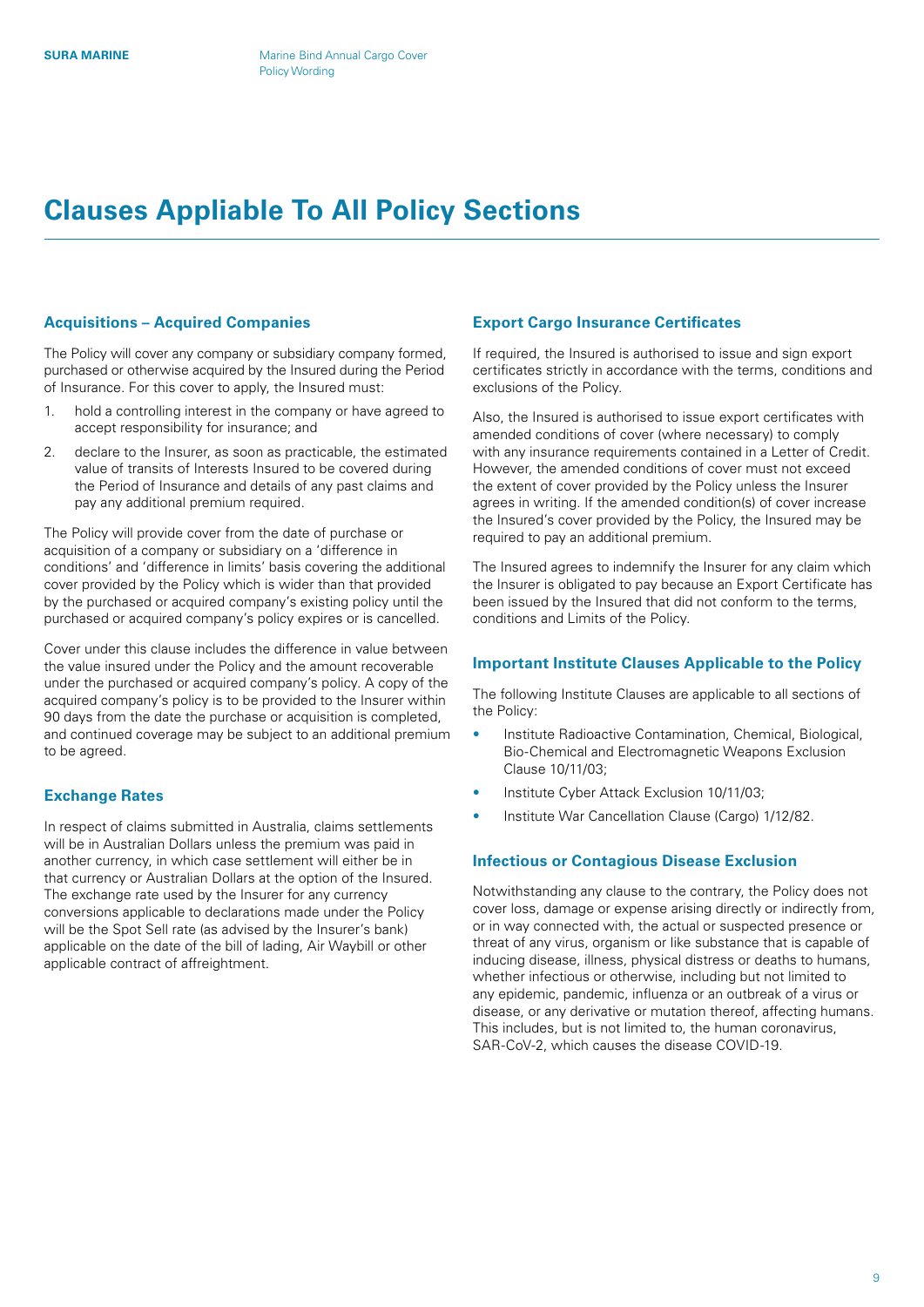#### <span id="page-9-0"></span>**Letters of Credit**

Notwithstanding the conditions of the Policy, it is agreed that certificates and/or policies may be issued hereunder to enable the Insured to comply with insurance requirements of any letter of credit and/or sales contract such agreement being conditional on the payment of any additional premium which may be required in the event that the cover required is wider than that provided by the Policy.

It is also agreed that regardless of the conditions on which any certificates and/or policies are issued, the Insured named in the Policy Schedule will be covered pursuant to the terms, conditions and exclusions of the Policy.

#### **Revision of Institute Clauses**

All Institute Clauses referred to in the Policy are those current at the time cover under the Policy attaches. Should any of these clauses be revised during the Period of Insurance, the Insurer will give the Insured thirty (30) days' notice of the revision in writing. The revised clause will apply to all risks attaching after the end of the period of notice that begins at 4pm AEST on the day that the notice is issued by the Insurer.

#### **Sanction Exclusion**

The Policy excludes any claim where a claim payment breaches any sanction, prohibition or restriction under United Nations resolutions or the trade and economic sanctions, laws or regulations of Australia, the European Union, United Kingdom or United States of America.

#### **Terrorism Exclusion**

Except for as provided for under the following clauses:

- Institute Strikes Clauses (Frozen Food) (Excluding Frozen Meats) 1/1/86;
- Institute Strikes Clauses (Frozen Meats) (Not suitable for chilled, cooled or fresh meat) 1/1/86;
- Institute Strikes Clauses (Cargo) 1/1/09;
- Institute Strikes Clauses (Air Cargo) 1/1/09;

the Policy excludes any loss, damage, liability or expense arising from:

- 1. Terrorism; and/or
- 2. steps taken to prevent, suppress, control or reduce the consequences of any actual, attempted, anticipated, threatened, suspected or perceived Terrorism.

For the purpose of this clause, "**Terrorism**" means any act(s) of any person(s) or organisation(s) involving:

- 1. the causing, occasioning or threatening of harm of whatever nature and by whatever means;
- 2. putting the public or any section of the public in fear; in circumstances in which it is reasonable to conclude that the purpose of the person(s) concerned are wholly or partly of a political, religious, ideological or similar nature.

However, this exclusion shall not apply to the extent of the provisions of the Termination of Transit (Terrorism) Clause below.

#### **Termination of Transit (Terrorism)**

This clause shall be paramount and shall override anything contained in this insurance inconsistent therewith.

- 1. Notwithstanding any provision to the contrary contained in the Policy or the clauses referred to therein, it is agreed that in so far as the Policy covers loss of or damage to the goods caused by any terrorist or any person acting from a political motive, such cover is conditional upon the goods being in the ordinary course of transit and, in any event, **shall terminate** either:
	- a) as per the transit clauses contained within the Policy;
	- b) on delivery to the consignee's or other final warehouse or place of storage at the destination named herein;
	- c) on delivery to any other warehouse or place of storage, whether prior to or at the destination named herein, which the Insured elects to use either for storage other than in the ordinary course of transit or for allocation or distribution;
	- d) in respect of marine transits, on the expiry of 60 days after completion of discharge overside of the goods hereby insured from the overseas vessel at the final port of discharge; or
	- e) in respect of air transits, on the expiry of 30 days after unloading the goods from the aircraft at the final place of discharge.

whichever shall first occur.

- 2. If the Policy or the clauses referred to therein specifically provide cover for inland or other further transits following on from storage, or termination as provided for above, cover will re-attach, and continues during the ordinary course of that transit terminating again in accordance with clause 1.
- 3. This clause is subject to Australian law and practice.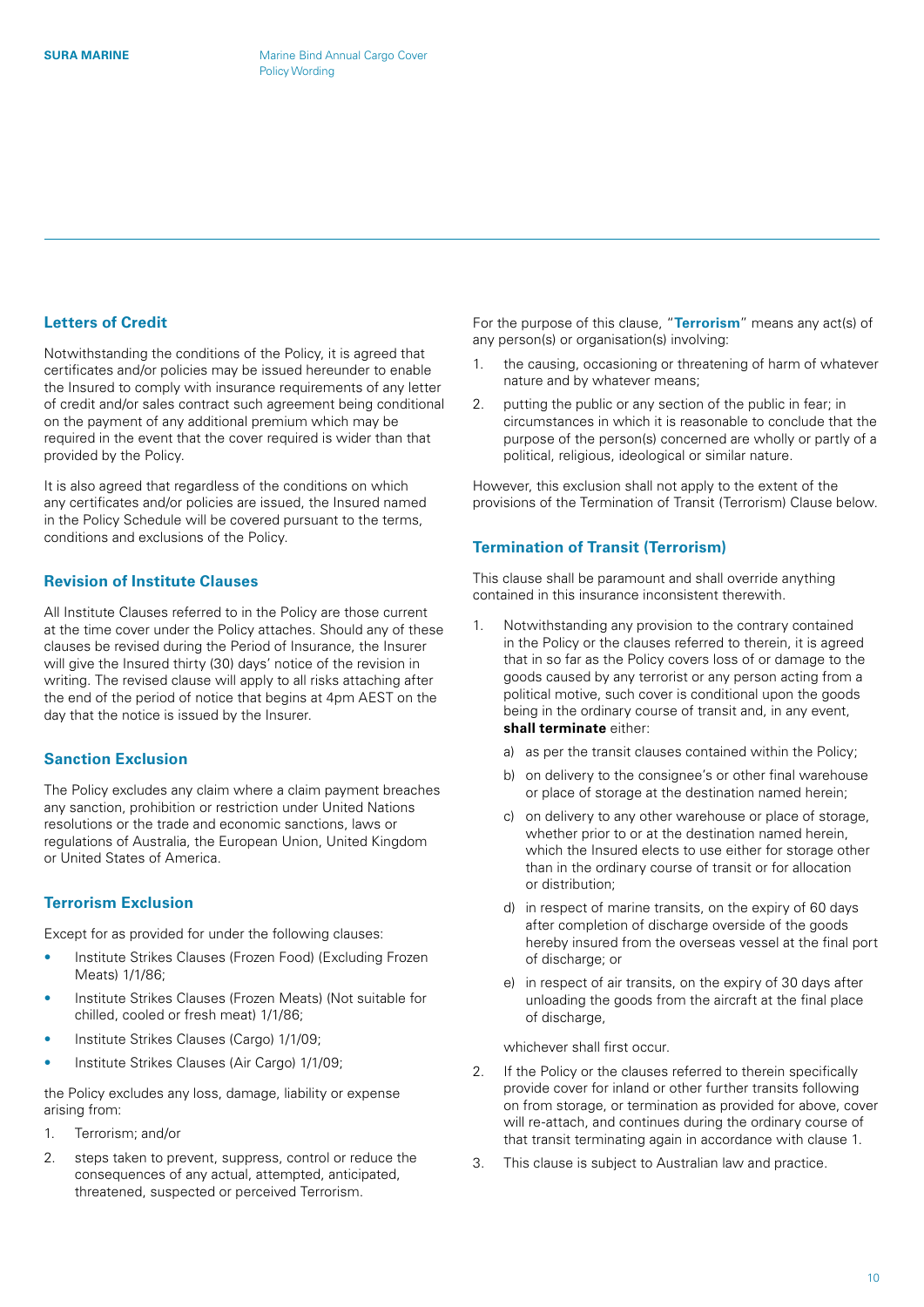#### <span id="page-10-0"></span>**USA Sanctions and 'OFAC' Exclusion**

The Policy excludes any claim that would be in violation of any United States of America laws or sanctions, including but not limited to, any sanctions administered or enforced by the United States Treasury Department's Office of Foreign Assets Control ('OFAC').

#### **USA and Canada Endorsement for the Institute Radioactive Contamination, Chemical, Biological, Bio-Chemical and Electromagnetic Weapons Exclusion**

The Policy is subject to the Institute Radioactive Contamination, Chemical, Biological, Bio-Chemical and Electromagnetic Weapons Exclusion Clause 10/11/03 ('RACCBE'). The inclusion of RACCBE in the Policy is material to the Insurer's willingness to provide coverage at the quoted terms, conditions and rates.

It is the intent of the parties to give maximum effect to RACCBE as permitted by law.

In the event that any portion of the RACCBE may be found to be unenforceable in whole or in part under the law of any State, Territory, district, Commonwealth or possession of the USA, or any Province or Territory of Canada, the remainder shall remain in full force and effect under the laws of that State, Territory, district, Commonwealth or possession, Province or Territory. Further, any such finding shall not alter the enforceability of RACCBE under the laws of any other State, Territory, district, Commonwealth or possession of the USA, or any Province or Territory of Canada, to fullest extent permitted by applicable law.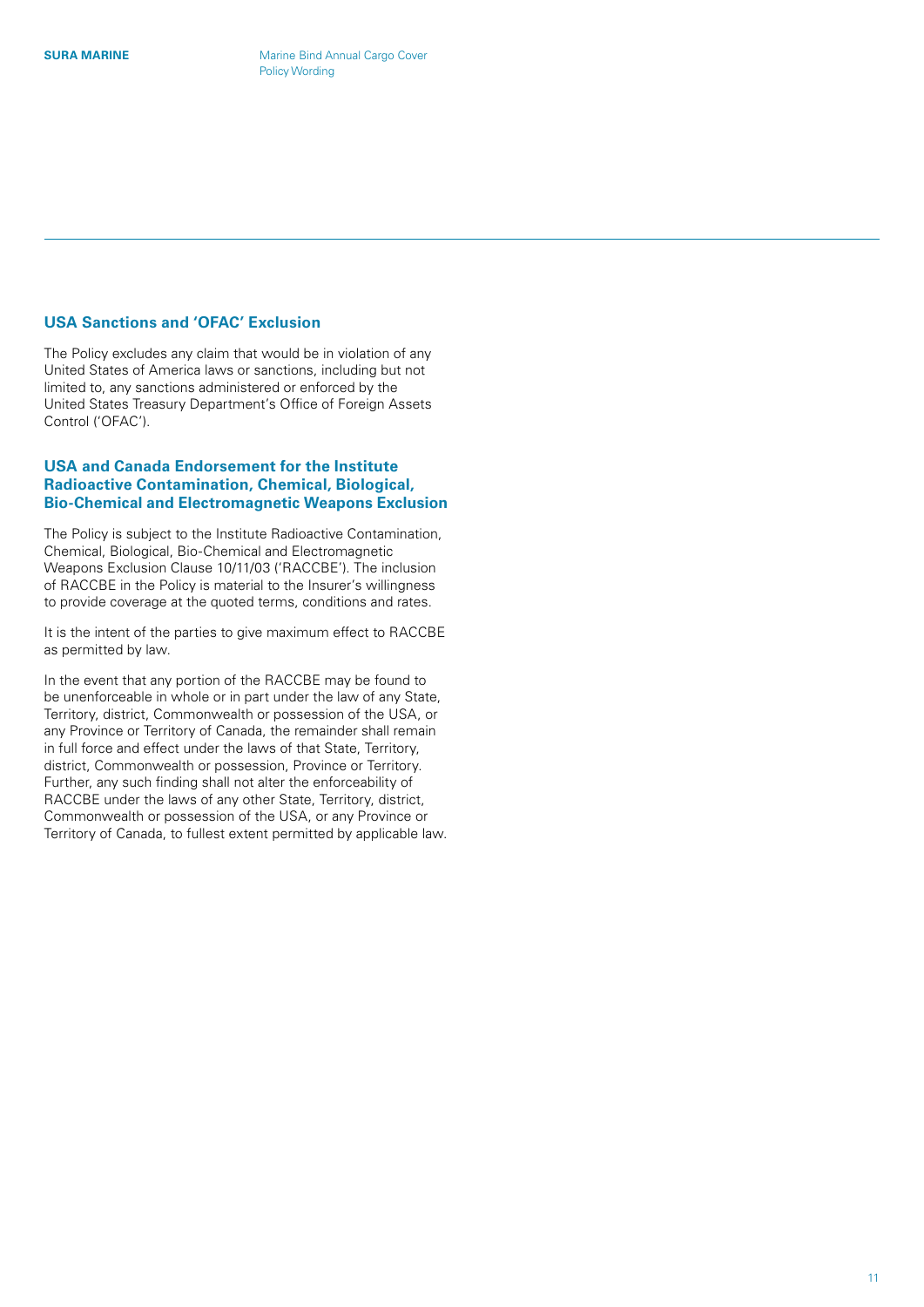## <span id="page-11-0"></span>**Ambit Of Cover And Indemnity**

The Policy covers the Interests Insured when owned by and/or at the risk of the Insured under a contract of sale whilst in the ordinary course of transit where such transit commences during the Period of Insurance.

#### **Basis of Valuation – Agreed Value**

In accordance with Section 33 of the Marine Insurance Act 1909 the Interests Insured covered under the Policy are deemed to be insured as under a Valued Policy whereby, in the absence of fraud, the insured value of each of the Interests Insured is an agreed value calculated in accordance with the basis of valuation as set out below, and is fixed between the Insurer and the Insured, and conclusive of the insurable value of the Interests Insured.

For the purpose of calculating the insured value of Interests Insured covered under the Policy (and being the basis for declaring the values of each of the Interests Insured as described in General Conditions Declarations above), **unless otherwise stated in the Policy Schedule** or agreed by the Insurer in writing prior to sending, where applicable, the applicable basis of valuation is:

- 1. Purchases including CIF and CIP purchases:
	- Delivered cost at destination.
- 2. Sales including FOB and CFR sales:
	- Export: Cost, insurance and freight plus 10%
	- Local: Sales price less costs not actually incurred in the event of a loss
- 3. Plant Machinery and Equipment
	- Replacement value, (new or used replacement value, whichever is applicable) plus incidental charges incurred such as freight and insurance costs plus duty if incurred by the Insured named in the Policy Schedule.

#### 4. Transfers of Stock, Goods on Consignment, Returned Goods, Goods on Exhibition, Tools of Trade and Travellers Samples:

• Market value, plus incidental charges incurred such as freight and insurance costs plus duty if incurred by the Insured named in the Policy Schedule.

#### **Measures of Indemnity – Claims**

In accordance with Part VI of the Marine Insurance Act 1909. except as otherwise stated in the Policy, claims are to be adjusted as follows:

#### 1. Total loss (actual or constructive)

The measure of indemnity is the insured value calculated in accordance with the relevant basis of valuation.

#### 2. Partial loss

Where there is a partial loss of the Interests Insured the measure of indemnity is as follows:

- a) where part of the Interests Insured is totally lost, the measure of indemnity is such proportion of the insured value as calculated in accordance with the relevant basis of valuation as the insurable value of the part lost bears to the insurable value of the whole;
- b) where the whole or any part of the Interests Insured has been delivered damaged at its destination or is unable to be delivered to destination, the measure of indemnity is:
	- machinery: the cost of repairing the machinery or replacing lost or damaged parts including freight costs;
	- ii) other Interests Insured: the percentage depreciation of the damaged goods (being the difference between the gross sound and damaged values at the place of arrival bears to the gross sound value) as applied to the insured value as calculated in accordance with the relevant basis of valuation.
- c) where different types of Interests Insured are insured under a single insured value, the valuation must be apportioned over the different types in proportion to their respective insurable values. The insured value of any part of the type of goods is such proportion of the total insured value of the type as the insurable value of the part bears to the insurable value of the whole.

#### **Conveyances**

The Policy covers the Interests Insured in transit when conveyed by road and/or rail and/or approved vessels as per Institute Classification Clause and/or air and/or parcel post and/or as otherwise described in the Policy.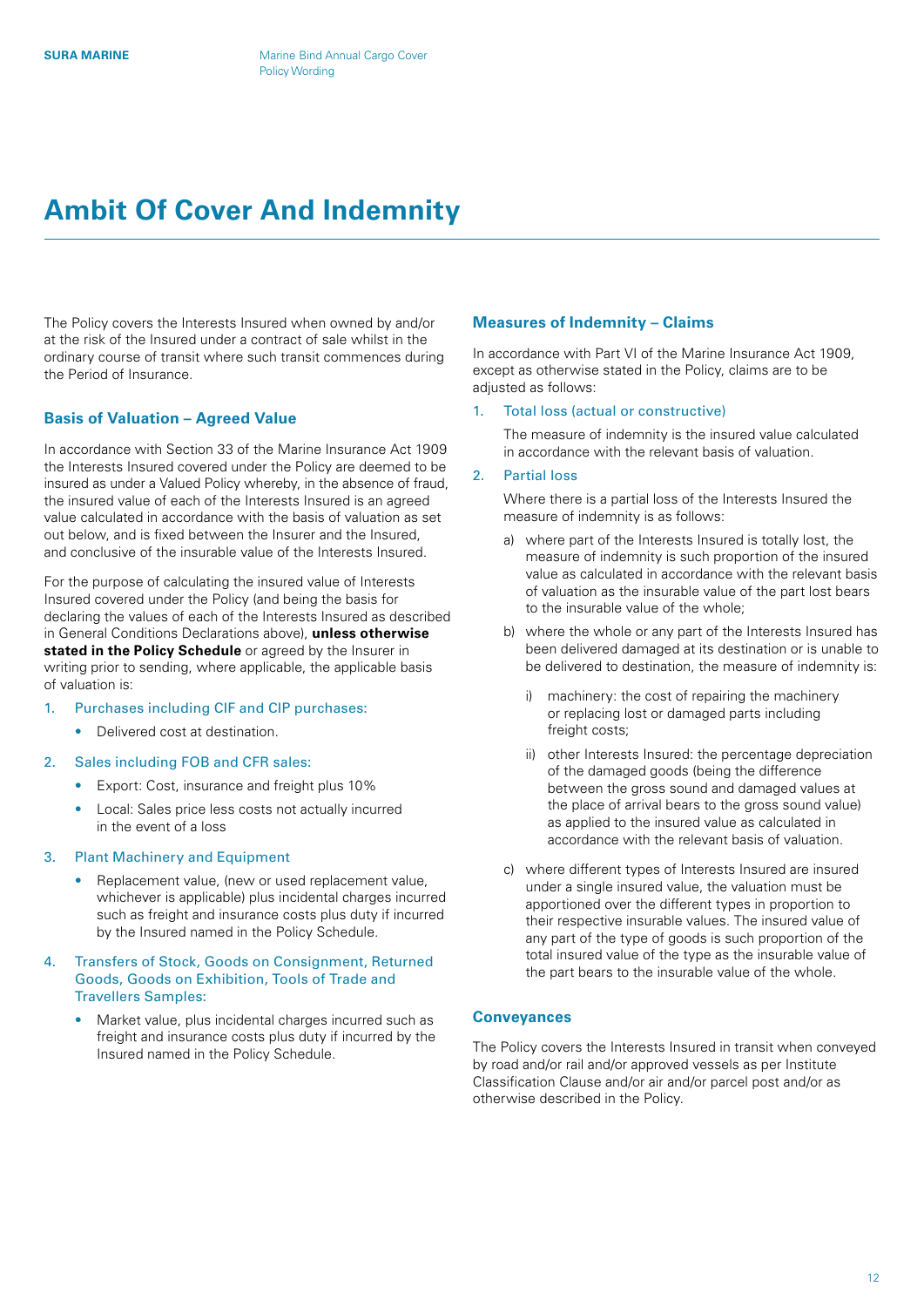### <span id="page-12-0"></span>**Basis Of Cover – Institute Clauses**

Cover under the Policy is subject to the following Institute Clauses and other clauses as specified in the Policy Schedule and elsewhere in the Policy where applicable:

- Institute Cargo Clauses (A) 1/1/09;
- Institute Cargo Clauses (Air) 1/1/09;
- Institute Cargo Clauses (Air) (excluding sending's by Post) 1/1/09 amended to include postal sendings;
- Institute Strikes Clauses (Cargo) 1/1/09;
- Institute Strikes Clauses (Air Cargo) 1/1/09;
- Institute War Clauses (Cargo) 1/1/09;
- Institute War Clauses (Air Cargo) (excluding sendings by post) 1/1/09;
- Institute War Clause (sendings by post) 1/3/09 not applicable to postal sendings within Australia;
- Institute Theft, Pilferage and Non-Delivery Clause 1/12/82;
- Institute Replacement Clause 1/12/2008;
- Institute Classification Clause 1/01/2001;
- Institute Frozen Food Clauses (A) (Excluding Frozen Meat) 1/1/86 [where applicable this Institute Clause is amended to read "chilled"];
- Institute Strikes Clauses (Frozen Food) (Excluding Frozen Meats) 1/1/86 [where applicable this Institute Clause is amended to read "chilled"];
- Institute Frozen Meat Clauses (A) (not suitable for chilled, cooled or fresh meat) 1/1/86 [Clause 8.1.1 and 8.1.3 to be deleted. Where applicable this Institute Clause is amended to read "chilled"];
- Institute Strikes Clauses (Frozen Meats) (Not suitable for chilled, cooled or fresh meat) 1/1/86 [Clause 5.1.1 and 5.1.3 to be deleted. Where applicable this Institute Clause is amended to read "chilled"].

Subject always to the terms, Limits, Sub-limits and exclusions stated elsewhere in the Policy and/or Policy Schedule.

For full copies of the Institute Clauses mentioned here and elsewhere in the Policy, please access via the website link: <https://abhillermarine.com/documents/.>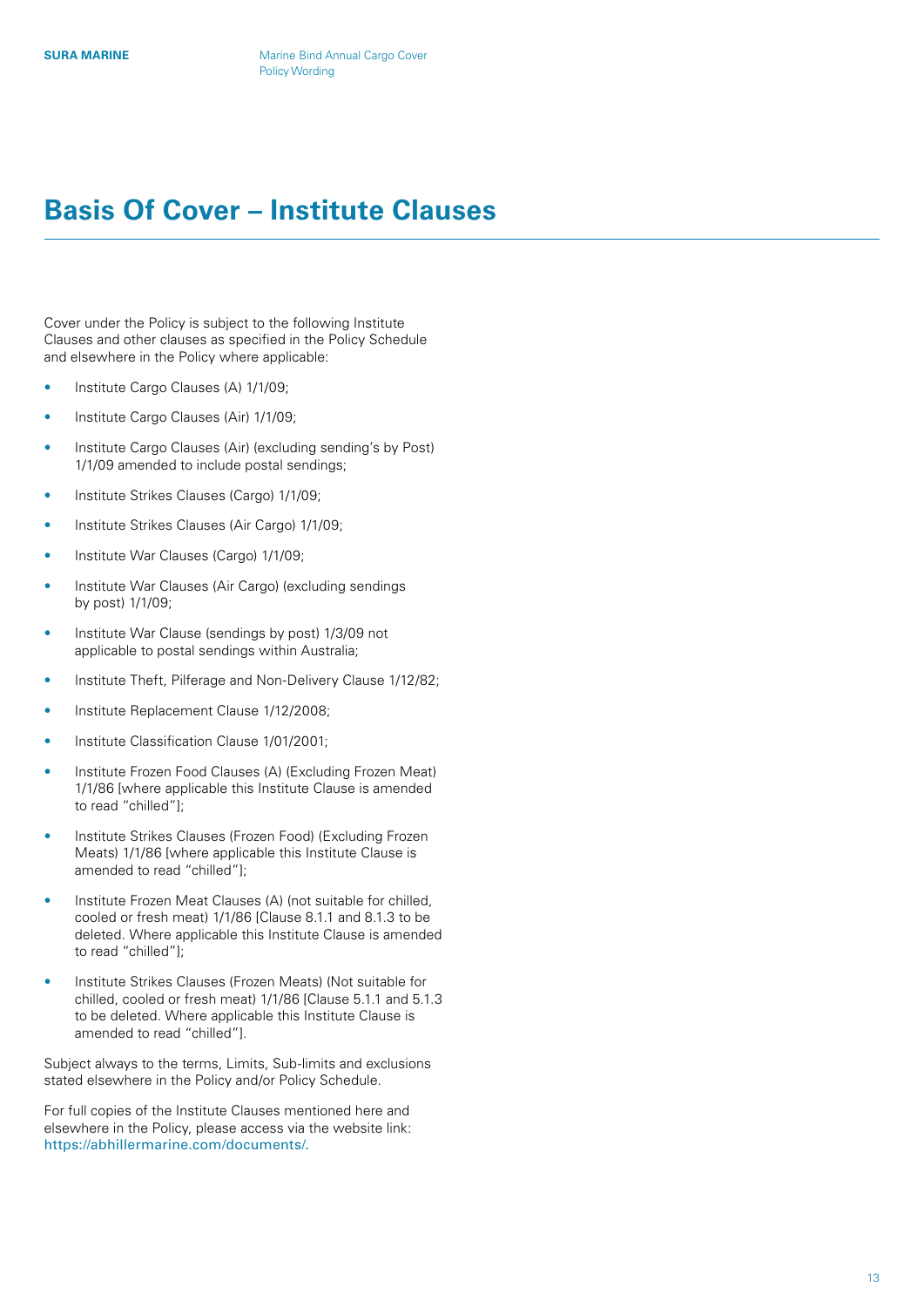## <span id="page-13-0"></span>**Additional Clauses**

Except to the extent that provision is already made by the Policy, the following additional clauses will form part of the Policy.

Headings and categories of clauses have been included for ease of reference; however, the terms, conditions and exclusions of the Policy are not to be interpreted by reference to these headings or categories of clauses. However, should there be any doubt about the cover provided by these clauses, they will be interpreted in favour of the Insured.

#### **(A) Additional Incurred Costs and Expenses Clauses**

#### 1. Data and document reinstatement, repair and replacement costs and expenses

The Policy covers all costs and expenses, necessarily and reasonably incurred by the Insured in reinstating or replacing electronic data (including reinstatement of data entries on on-line, web based and other virtual systems), documents of title or carriage or other documents, following loss, and/ or damage to the Interest Insured during the course of transit or whilst at a Distribution Centre.

Claims under this clause are subject to a Sub-limit of \$20,000 any one loss or series of losses arising from the one event.

#### 2. Exhibition costs and expenses

The Policy covers Exhibition costs and expenses necessarily incurred by the Insured, arising from failure of the Insured to exhibit due to loss and/or damage of the Interests Insured or due to the abandonment of an Exhibition of the Interest Insured by the Insured, or cancellation of the Exhibition by the promoter, as a result of such loss and/or damage to the Interests Insured. In no circumstances does this cover:

- a) loss or expenses arising from withdrawal of labour;
- b) cancellation of the Exhibition due to an outbreak of war or through fear of hostilities.

Claims under this clause are subject to a Sub-limit of \$50,000 any one loss or series of losses arising from any one Exhibition.

#### 3. Fumigation costs and expenses

In the event of Interests Insured hereunder being contaminated and/or infested or being suspected of being contaminated and/or infested during the course of transit or whilst at a Distribution Centre the Insurer agrees to pay for the costs and expenses necessarily incurred by the Insured as a result of the fumigation of the Interests Insured.

Also to include any additional costs necessarily incurred by the Insured in respect of transport of the Interest Insured to and/or from the place of fumigation.

Any resultant loss and/or damage to the Interests Insured caused by such fumigation is recoverable hereunder.

This clause excludes any claim in respect of fumigation that is either customary or mandatory on similar shipments of the Interests Insured.

Claims under this clause are subject to a Sub-limit of \$50,000 any one loss or series of losses arising from the one event.

#### 4. Machinery manufacturer's warranty costs and expenses

In event that the Interests Insured are subject to a manufacturer's written warranty or guarantee, and suffer loss and/or damage by an insured peril, it is agreed that the Policy will include additional costs incurred by the Insured in order to comply with the manufacturer's requirements to maintain their written warranty or guarantee.

Claims under this clause are subject to a Sub-limit of \$100,000 any one loss or series of losses arising from the one event.

#### 5. Quarantine costs and expenses

The Policy covers all costs and expenses necessarily incurred by the Insured in respect of any mandatory quarantine of the Interest Insured arising during the course of transit or whilst at a Distribution Centre, other than where customary or in the ordinary course of the business activities of the Insured, or where a compulsory quarantine order is in force or published prior to the commencement of transit of the Interests Insured.

Also to include any additional costs necessarily incurred by the Insured in respect of transport of the Interests Insured to and/or from the place of quarantine.

Claims under this clause are subject to a Sub-limit of \$20,000 any one loss or series of losses arising from the one event.

#### 6. Replacement of packaging costs and expenses

The Policy covers the costs and expenses necessarily incurred by the Insured in replacing packaging, that is lost or damaged during the transit or whilst at a Distribution Centre where the,

- a) loss and/or damage is covered by the Policy; and
- b) packaging forms an integral part of the Interests Insured.

Claims under this clause are subject to a Sub-limit of \$20,000 any one loss or series of losses arising from the one event.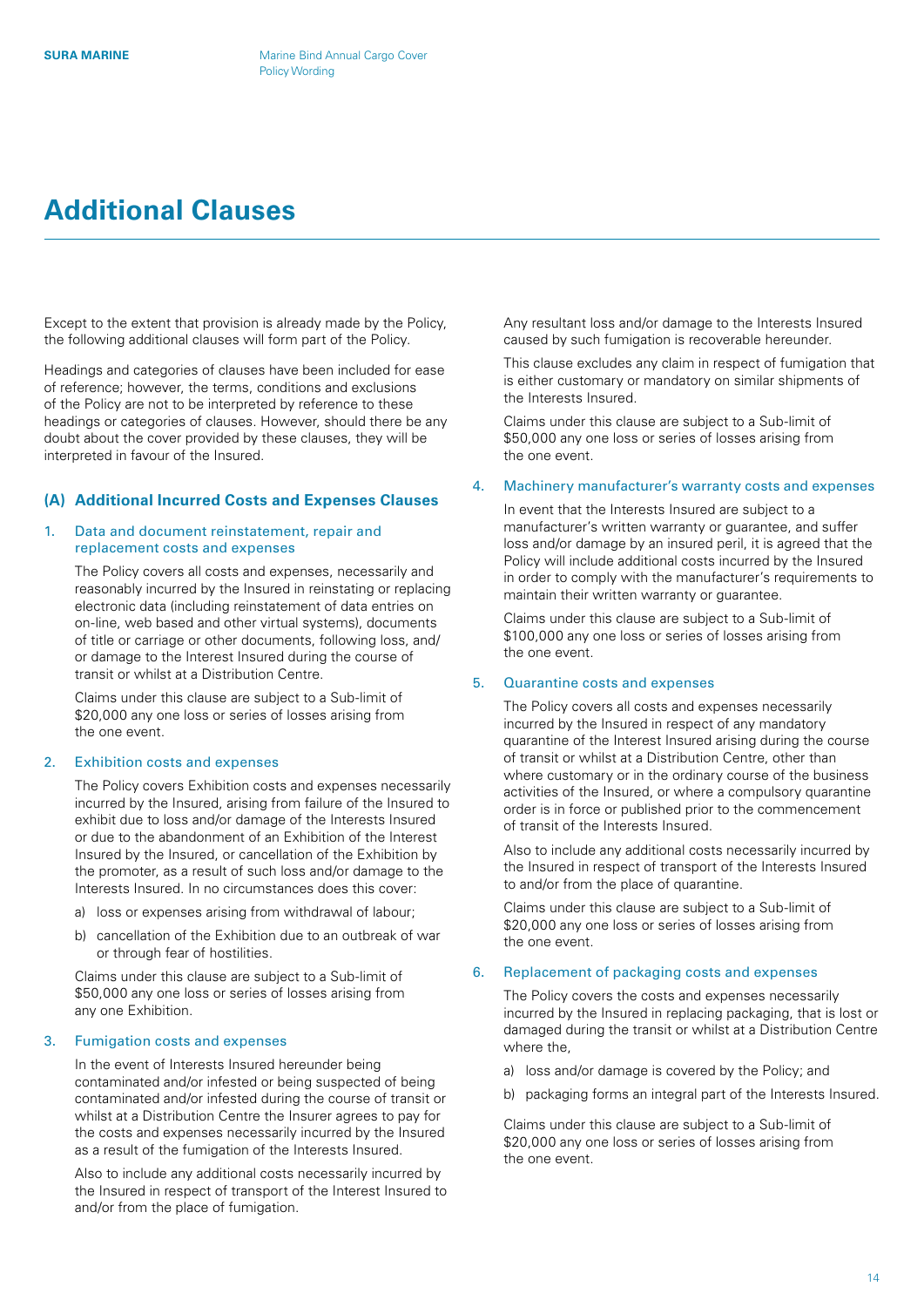#### <span id="page-14-0"></span>7. Re-securing costs and expenses

The Policy covers the reasonable costs and expenses necessarily incurred by the Insured in re-securing loose, unstable or insecure Interests Insured for the purpose of safely completing their transit to destination even though there has been no loss and/or damage to the Interest Insured provided the circumstances requiring the re-securing were beyond the control of the Insured.

Claims under this clause are subject to a Sub-limit of \$20,000 any one loss or series of losses arising from the one event.

#### 8. Removal of debris and authorities' charges, costs and expenses

In the event of loss and/or damage to the Interests Insured the Policy covers all costs and expenses incurred by the Insured and/or charged to the Insured by the relevant police, ambulance, fire services and environmental protection services authorities, in respect of the removal of debris, destruction, clean-up and/or safe disposal and/or delivery of damaged, deteriorated and/or contaminated Interests Insured. Also to include any additional costs necessarily incurred by the Insured in respect of transport of the Interests Insured to destination or to and/or from the place of disposal.

Claims under this clause are subject to a Sub-limit of \$50,000 any one loss or series of losses arising from the one event.

#### 9. Ropes and sheets (owned or operated vehicles) costs and expenses

The Policy covers the costs and expenses incurred by the Insured in repairing and/or replacing sheets, ropes, chains, toggles and dunnage used by the Insured for securing the Interests Insured in transit, that have been lost and/or damaged when conveying the Interests Insured in transit or whilst at a Distribution Centre.

Excluding any loss and/or damage, costs and/or expenses in respect of such items solely due to their wear, tear and/or gradual deterioration. Claims under this clause are subject to a Sub-limit of \$10,000 any one loss or series of losses arising from the one event.

#### **(B) Coverage Extension Clauses**

#### 1. Condensation and contamination

The Policy covers loss and/or damage arising from condensation and/or contamination of the Interests Insured caused by variation in temperature and/or interruption of power supply and/or in connection with defective heating, air-conditioning or refrigeration equipment.

Where the Policy is subject to the Institute Frozen Food Extension Clauses CL334 dated 01/01/1986 and there is a conflict between the Institute Clause and this clause then the clause which prevails is that that which places the Insured at best advantage.

#### 2. Deception

The Policy covers loss and/or damage of the Interest Insured arising from the acceptance by the Insured or their agents of orders, documents or signatures, fraudulently prepared or otherwise, from any person acting illegally or maliciously who purports to be the proper party to receive or accept goods but excluding where there is willing collusion of any Employee(s) of the Insured or their agents.

#### 3. Infestation, vermin and rodents

The Policy except for where otherwise stated covers loss and/or damage caused by infestation, vermin and rodent, howsoever arising during the ordinary course of transit or whilst at a Distribution Centre.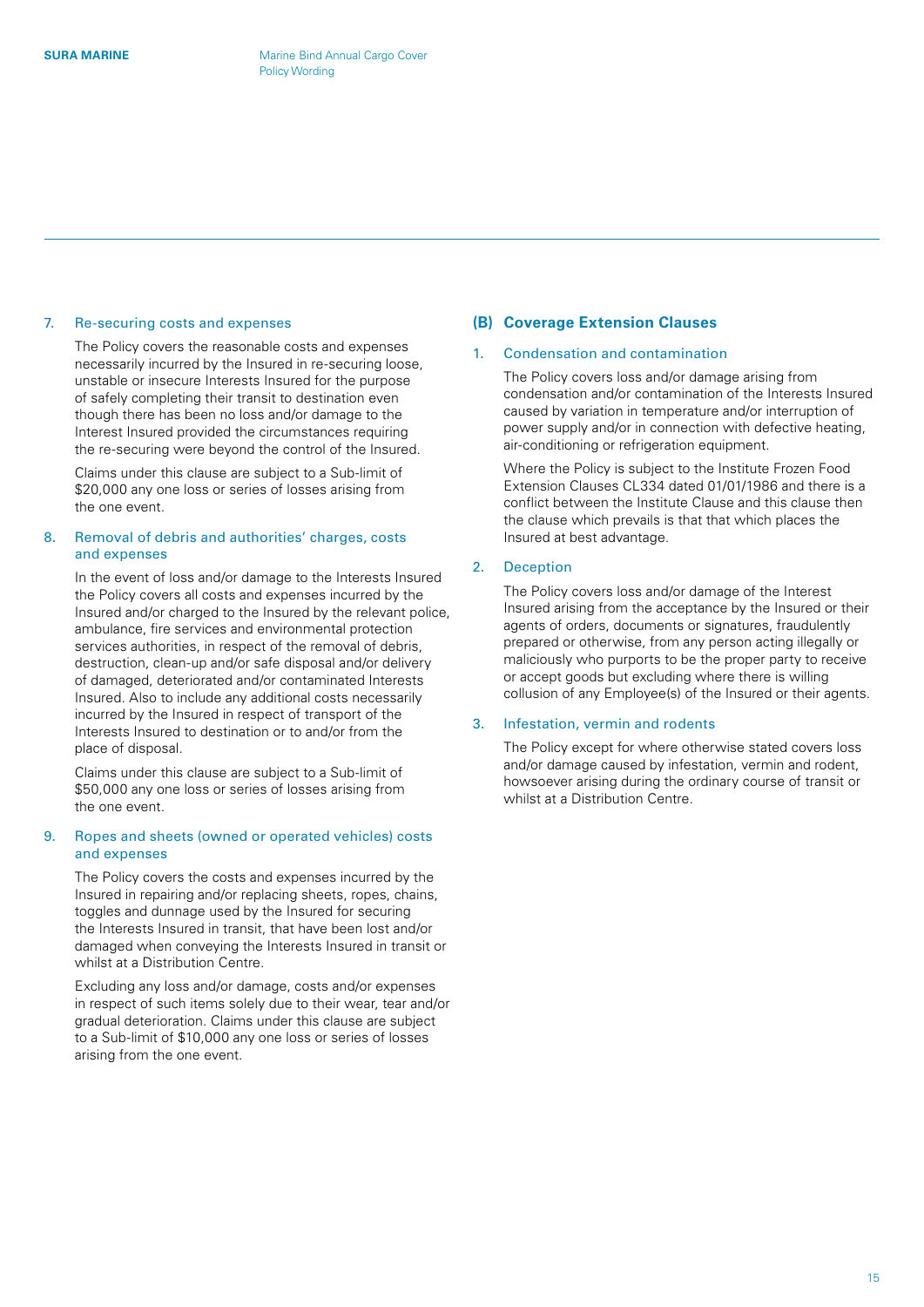#### <span id="page-15-0"></span>**(C) Delay Prevention and Expediting Clauses**

#### 1. Expedited repair and replacement costs and expenses

The Policy will indemnify the Insured for the costs and expenses incurred in connection with or incidental to expediting the commencement, carrying out or completion of the repair, reinstatement or replacement of the Interests Insured consequent upon loss and/or damage or any other event insured by the Policy. Such costs and expenses shall include but not be limited to:

- a) express or chartered carriage, delivery or freight (including by sea or air);
- b) chartered aircraft and/or other travel (including by sea or air) of the Insured's directors, Employee(s), agents, sub-contractors, consultants or representatives;
- c) overtime or penalty rates of wages and other related allowances and payments;
- d) hire of additional labour, plant, equipment, materials, expertise or services;
- e) reasonable and necessary changes in the method of construction, the cost of earlier than usual delivery or manufacture and/or the cost of purchasing additional resources;
- f) accommodation and boarding costs (including meals and other costs associated therewith); and
- g) additional administrative and/or overhead expenses.

Claims under this clause are subject to a Sub-limit of \$50,000 any one loss or series of losses arising from the one event.

#### 2. Additional freight – Piracy

When the Insured is deprived of the Interests Insured by reason of an act of piracy and the detainment of the cargo is in excess of 30 days from the date of the initial act of piracy, this insurance will pay the cost of the freight incurred to source a replacement cargo. This extension is payable in addition to the insured value and is payable irrespective of whether a claim is settled or otherwise on the original shipment subject to the act of piracy.

Claims under this clause are subject to a Sub-limit of \$50,000 any one loss or series of losses arising from the one event.

#### 3. Additional forwarding and shipping costs and expenses – Various

This insurance extends to pay the Insured the following additional costs and/or expenses incurred by the Insured where arise consequent upon, or due to:

#### a) loss and/or damage to Interests Insured

In the event of a potential or actual loss of the Interests Insured covered under the Policy, the Insurer shall pay any additional expenses necessarily and reasonably incurred by the Insured in discharging, handling, storing, sorting, re-loading and/or transporting both the damaged and undamaged Interests Insured to the original or alternative destination.

b) the exercise of shipowners' and charterers' liberties This Insurance also to pay any additional expenditure incurred by the Insured by reason of the exercise by the shipowners or charterers of any liberty granted by the contract in a manner other than originally contemplated by the contract of affreightment, such expenditure being payable irrespective of any other loss whether total or partial recoverable under the terms of any insurance upon the Interests Insured themselves.

#### 4. Frustrated delivery of the Interest Insured

When the Interests Insured cannot be delivered to the originally intended destination by the intended method of conveyance, or is prevented from entering the intended country of destination or passing through any country enroute due to unforeseen events beyond the control of the Insured, this insurance will also pay all additional forwarding and shipping charges incurred by the Insured in order to deliver the Interests Insured to the original or an alternative destination nominated by the Insured.

The Insurer will be reimbursed for such expenses by the Insured when recovered under a General Average adjustment or from a carrier.

Claims under this clause are subject to a Sub-limit of \$50,000 any one loss or series of losses arising from the one event.

#### 5. Cyber attack – Additional freight costs

Notwithstanding the Institute Cyber Attack Exclusion Clause, where the transit of the Interest Insured is interrupted or terminated due to a cyber-attack that causes the closure of a port, port facility or Distribution Centre the Policy will pay the additional costs of freight and/or storage incurred by the Insured in order to forward the Interest Insured to its intended destination, or to return it to the place from which it was dispatched, up to a maximum of 10% of the insured value of the Interest Insured.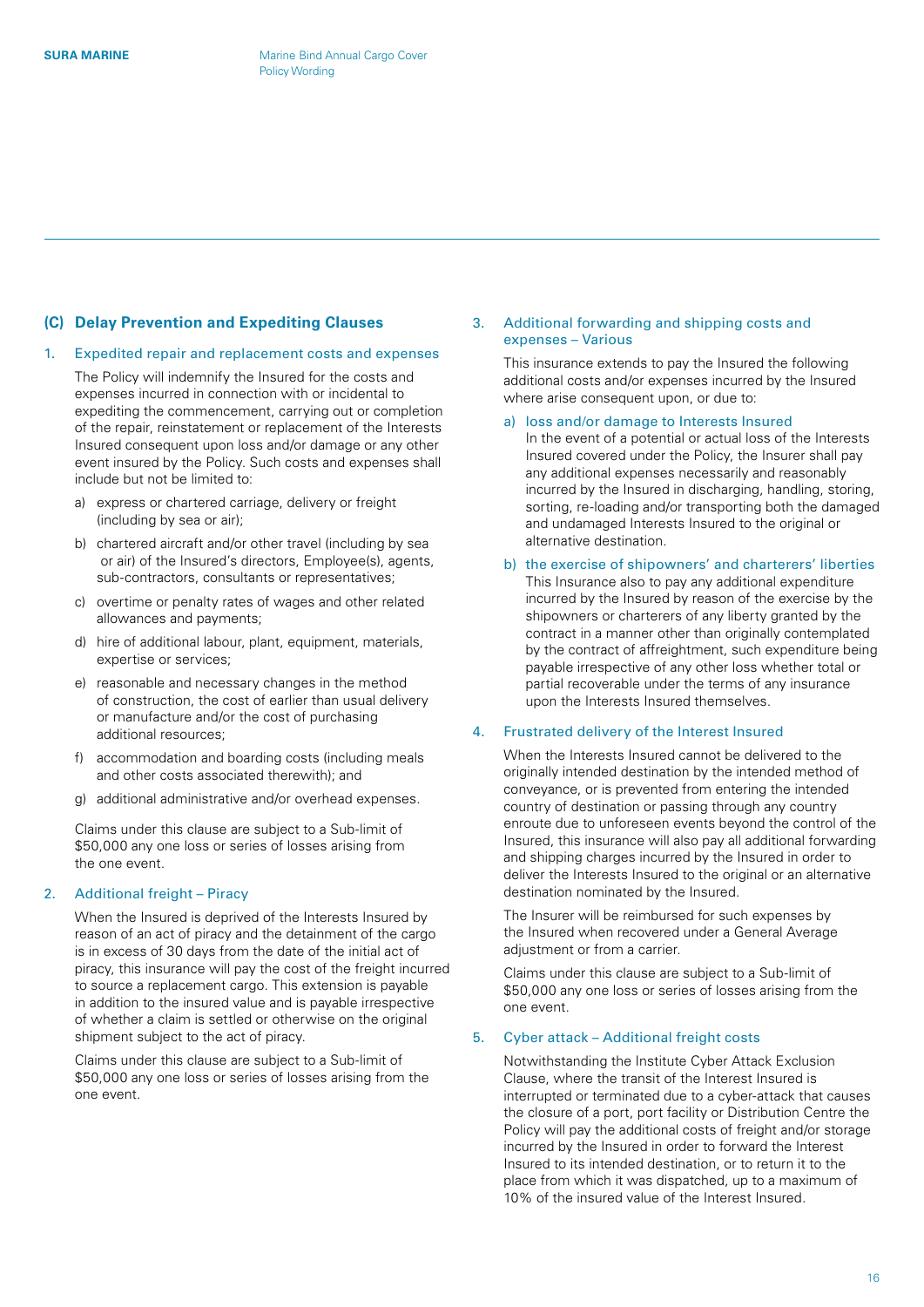<span id="page-16-0"></span>Claims under this clause are subject to a Sub-limit of \$50,000 any one loss or series of losses arising from the one event and in the aggregate during any Period of Insurance.

#### 6. ISM and ISPS forwarding charges

The Policy shall indemnify the Insured, up to the limit of the insured value for the voyage, for any extra charges properly and reasonably incurred in unloading, storing and forwarding the Interests Insured to the original or an alternative destination nominated by the Insured following release from a vessel arrested or detained at or diverted to any other port or place (other than the intended port of destination) where the voyage is terminated due to such vessel not being certified in accordance with the:

- a) ISPS Code; or
- b) ISM Code as required under the SOLAS Convention 1974 as amended.

This clause does not apply to General Average or Salvage, or Salvage Charges claims.

Claims under this clause are subject to a Sub-limit of \$50,000 any one loss or series of losses arising from the one event.

#### 7. Insolvency of carrier – Additional freight costs

If the transit of the Interest Insured is interrupted or terminated due to the insolvency or financial default of the carrier, whether or not loss or damage has been occasioned to the Interest Insured, the Insurer will pay the additional costs of freight and/or storage incurred by the Insured in order to forward the Interest Insured to its intended destination, or to return it to the place from which it was despatched, up to a maximum of 10% of the insured value of the Interest Insured.

This clause will not apply where, at the time of loading of the cargo on board the conveyance, the Insured was aware, or in the ordinary course of your business should be aware, that such insolvency or financial default could have occurred during the insured transit.

#### 8. Strikes diversion expenses

The Policy will pay additional expenditure incurred by the Insured where shipowners, charterers or managers exercise a liberty granted to them by the contracts of affreightment, where solely as a result of:

- a) strikes, riots, civil commotions, lockouts or labour disturbances; or
- b) conditions arising therefrom making discharge in the normal course impossible,

the Interests Insured are over-carried to (or discharged at) a port other than the port of discharge named in the contract of affreightment.

However, the liberty must be exercised before the expiry of fifteen (15) days from midnight of the day on which the event listed under (a) above (that gave the right to the exercise of the liberty) ceases to be in active operation. This additional expenditure will be paid irrespective of any other loss (whether total or partial) payable under the Policy.

Claims under this clause are subject to a Sub-limit of \$50,000 any one loss or series of losses arising from the one event.

#### **(D) Contingency and Cover Continuation Clauses**

#### 1. Combined contingency and difference in conditions

The Policy covers the Insured's contingent interest in any declared Interest Insured where either the Insured has no responsibility to insure under the terms of sale or purchase, or which should have been insured elsewhere or where the cover provided is more restrictive than that afforded under the Policy, in terms of conditions or duration of cover, or where the Insured is unable to obtain settlement of legitimate claims under the insurance arranged elsewhere, or where there is loss and/or damage to the Interests Insured that would otherwise be covered by this the Policy and for which the Insured cannot obtain payment in for the Interests Insured in accordance with the contract of sale.

Where interest in the Interests Insured reverts to the Insured for any reason, such Interests Insured shall be covered continuously during any reasonable period whilst awaiting resale or return, including any additional transit or whilst at a Distribution Centre resultant upon such resale or return.

When required by the Insured, the Insurer will issue a General Average guarantee or pay General Average deposits.

The Policy also covers the difference between the insured value of the Interest Insured that has been insured elsewhere and the insured value under the Policy.

The cover provided is however limited to loss which would otherwise be recoverable under the terms and conditions of the Policy and only to the extent that the Insured is unable to recover such loss under the insurance effected by the buyer or seller, provided that:

- a) the existence of this extension is not to be disclosed to any other interested parties;
- b) notice to be given to the Insurer as soon as practicable after the Insured becomes aware that they may have a claim under this clause;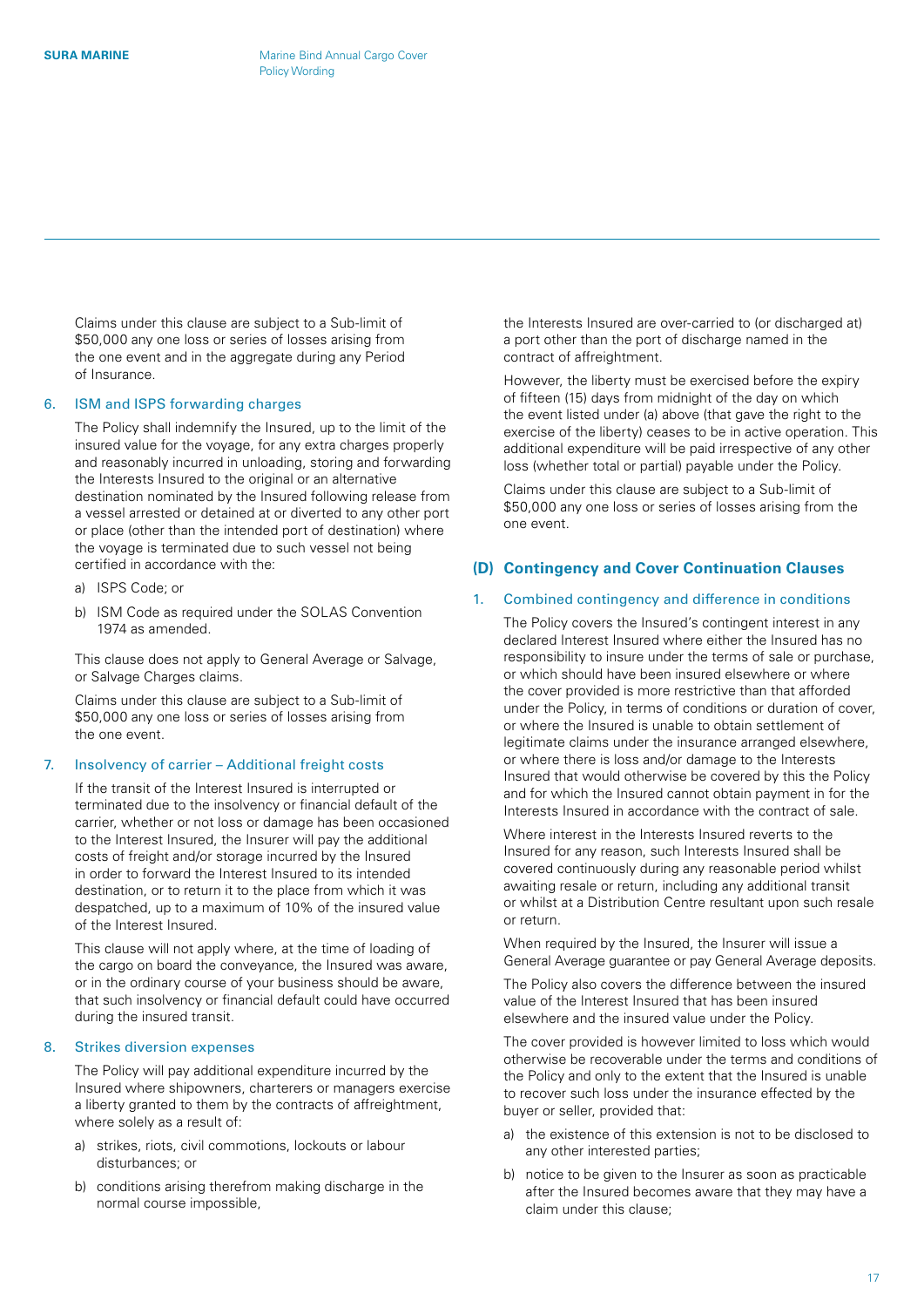- c) the Insured must in the first instance take all reasonable steps to recover payment under the contract of sale and obtain reimbursement from the buyers and/or sellers and/or any other interested parties;
- d) in the event of any claim settlement under this extension, any rights of recovery the Insured may have against buyers and/or sellers and/or any other interested parties will be subrogated to the Insurer.

#### 2. Distribution centres

Where otherwise not insured, for periods not exceeding 14 days, the Policy covers loss and/or damage to the Interests Insured whilst they are at Distribution Centres being premises and/or locations operated by the Insured and/or third parties for the purpose of distributing such Interests Insured to the Insured's customers or Insured's branches. This extension is only to apply where the Interests Insured have been in the ordinary course of transit, as per the Duration Transit Clauses of the Institute Clauses applicable to this insurance, immediately prior to such distribution from the Distribution Centre.

#### 3. Exhibitions

The Policy covers the Interests Insured including declared stands, fixtures, fittings, audio visual equipment, computer equipment, demonstration equipment, Exhibition and/or similar equipment whilst away from premises occupied by the Insured when on and/or at display, demonstration, Exhibition, display, seminar, training site, trade fair, promotional events, film shoots and/or similar events.

The Policy also covers loss and/or damage of such Interests Insured during temporary storage prior to and/or after an event, unpacking, assembly, dismantling and repacking and subsequent return transit to place of origin or to alternative destination.

Excluding any loss and/or damage arising directly from the use and/or demonstration of any Interests Insured under this clause.

Claims under this clause are subject to a Sub-limit of \$50,000 any one loss or series of losses arising from the one event.

#### 4. FOB and CFR exports

The Policy will cover goods sold on FOB, CFR or similar terms of sale where the marine insurance for the overseas voyage or air transit is not covered by the Policy.

Cover attaches as provided for in the Policy and continues until the Insured's Interests ends but not later than the time of loading on board the vessel or aircraft or at time of transfer of risk, whichever first occurs.

#### 5. Machinery – Erection, Dismantling, Installation and/or Positioning

The Policy covers loss and/or damage to insured machinery whilst being erected, dismantled and/or installed prior to and/or following upon any transit, but excluding loss and/or damage arising directly from any testing and/or operating of the machinery.

In respect of insured machinery purchased by the Insured for the Insured's own use, the Policy covers the machinery until it is positioned on its final bed location, provided that the period after completion of unloading from the delivery conveyance at the Insured's premises does not exceed 7 days.

The Policy shall only indemnify the Insured if there was no other insurance in place covering such machinery at the time the loss or damage occurred.

Excluding any loss and/or damage and/or expense arising directly as a result of such dismantling, installation and/or erection howsoever caused.

Claims under this clause are subject to a Sub-limit of \$50,000 any one loss or series of losses arising from the one event.

#### 6. Over-carried Interests Insured

If the Interests Insured are over-carried to a destination other than that to which they were consigned, the Policy will continue to cover the goods until their arrival at the intended destination or an alternative destination nominated by the Insured.

#### 7. Packers' premises

When required, the Interests Insured shall be covered from the time of leaving the Insured's or supplier's warehouse enroute to premises for the purpose of packing and whilst there for a period not exceeding 60 days prior to shipment or held covered.

#### 8. Postal transits

The Policy covers transits by post from the time they leave the premises of the sender until safely delivered to the person or parties to whom they are addressed at their final destination, including cover for the return journey if for reasons beyond the control of the Insured the Interests Insured are returned by the postal authorities.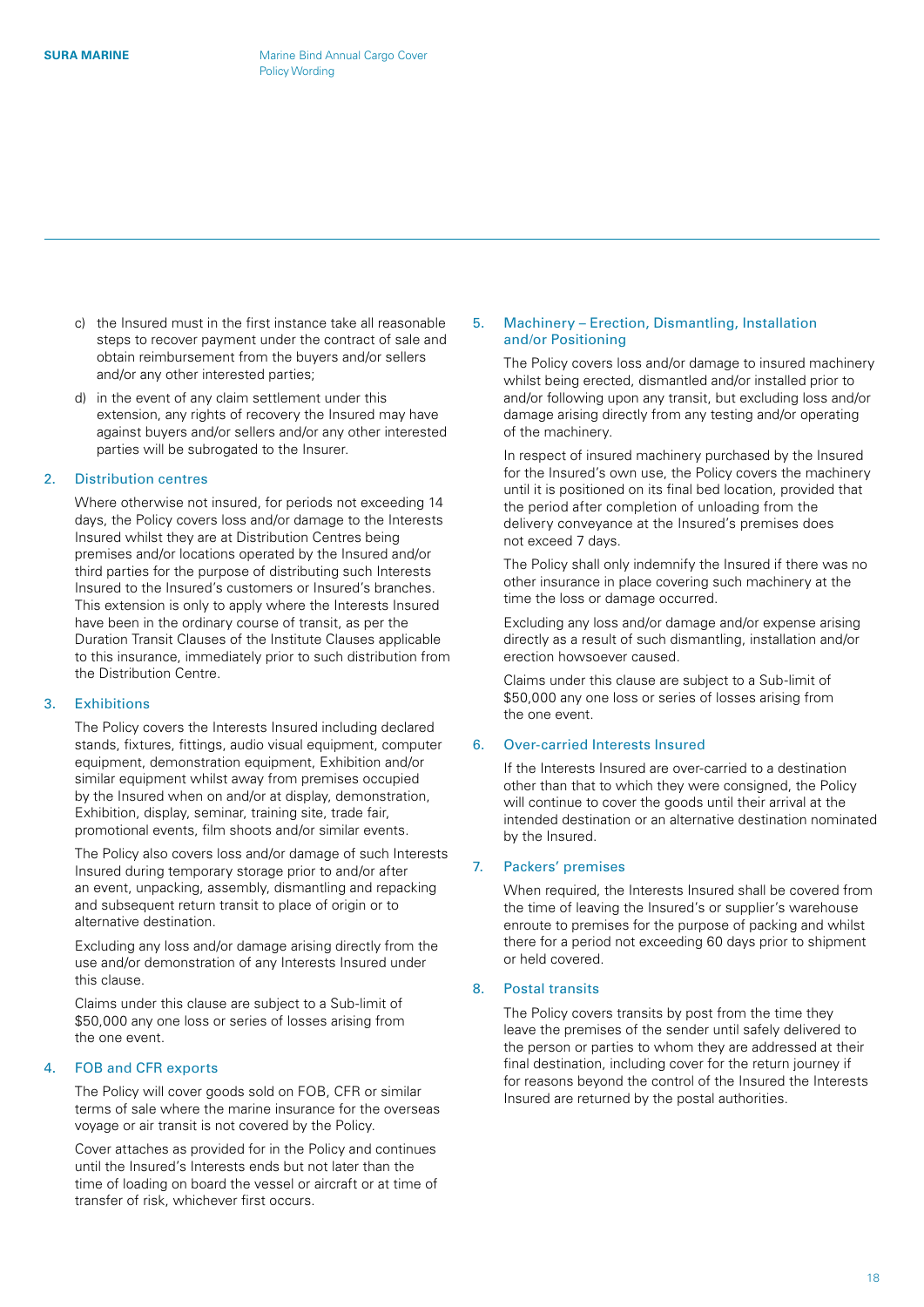#### 9. Purchases on FOB, CFR and/or similar terms of sale

Despite the Interests Insured having been purchased by the Insured on terms of sale where they are at the risk of the seller in all or part of the country of origin, the Policy covers such Interests Insured from the time that they leave suppliers' premises as if the terms of sale were Ex Works.

The Insurer is to be subrogated to the Insured's rights of recourse against the suppliers or other parties.

#### 10. Re-consigned or re-shipped Interests Insured

The Policy covers the Interests Insured if they are re-consigned or re-shipped direct from the wharf or airport at the intended destination to another destination, cover under the Policy will continue until arrival at the intended destination or an alternative destination nominated by the Insured.

#### 11. Refused Interests Insured

The Policy covers the Interest Insured where they are refused and/or declined by any consignee during the course of transit or at destination and cover continues for a period of up to 90 days whilst the Interests Insured are stored awaiting return and/or re-forwarding to or an alternative destination nominated by the Insured.

#### 12. Seller's interest contingency

This extension will only apply if the Insured under a contract of sale does not have a responsibility to arrange insurance up to final destination. Full Policy cover will apply if:

- a) title reverts to the Insured because the buyer fails to accept the Interests Insured or;
- b) the Insured exercises a right of lien, interrupts the transit or suspends the contract of sale in order to protect its Interests.

Cover will remain in force until either:

- the Interests Insured are accepted by the buyer:
- the Interests Insured are sold to an alternative buyer;
- the Interests Insured are returned to the Insured; or
- up to 60 days from the arrival of the overseas vessel at the port of discharge;

whichever first occurs.

The Insurer will not pay for loss and/or damage to the Interests Insured:

- unless notice is given as soon as practicable to the Insurer when a contingency in (a) and/or (b) above occurs;
- if the existence of this cover is disclosed to the buyer, its insurers or any other interested party;
- if this cover or any interest in the Interests Insured are assigned to another party;
- if the loss is recoverable from credit insurers;
- arising from Governmental action and/or regulations preventing transfer of currency.

The Insured must use all reasonable and usual care, skill and forethought and take all practical measures that may be required by the Insurer to prevent or minimise loss and to enforce the contract of sale.

When a claim is paid under this extension the Insurer is entitled to exercise rights of subrogation.

The Insured must not disclose the existence of this cover to the buyer or any other third party to whom an interest may attach and all rights of recovery against them are to be subrogated to the Insurer.

#### 13. Returned Interests Insured

In the event of the Interests Insured being rejected and/or returned to the Insured for any reason, such return transits are covered hereunder, including whilst in warehouse or an alternative destination nominated by the Insured.

#### 14. Shut-out Interests Insured

If Interests Insured are shut-out from the vessel or aircraft and are at the risk of the Insured, the Policy will cover the Interests Insured whilst at a wharf or airport awaiting shipment and during any transit to another wharf or airport or an alternative destination nominated by the Insured.

#### 15. Title retention ('Romalpa')

The Policy covers loss and/or damage to the Interests Insured delivered to the consignee's nominated premises pursuant to a contract of sale in circumstances in which the Insured retains expressly, or by operation of law, title to or a proprietary interest in the Interests Insured whether by way of a clause reserving to the Insured title to the Interests Insured pending payment, or otherwise, the Insured not having received payment for such Interests Insured from the customer.

This clause does not cover Interests Insured shipped on a "sale or return" basis or those held by the consignee until sold.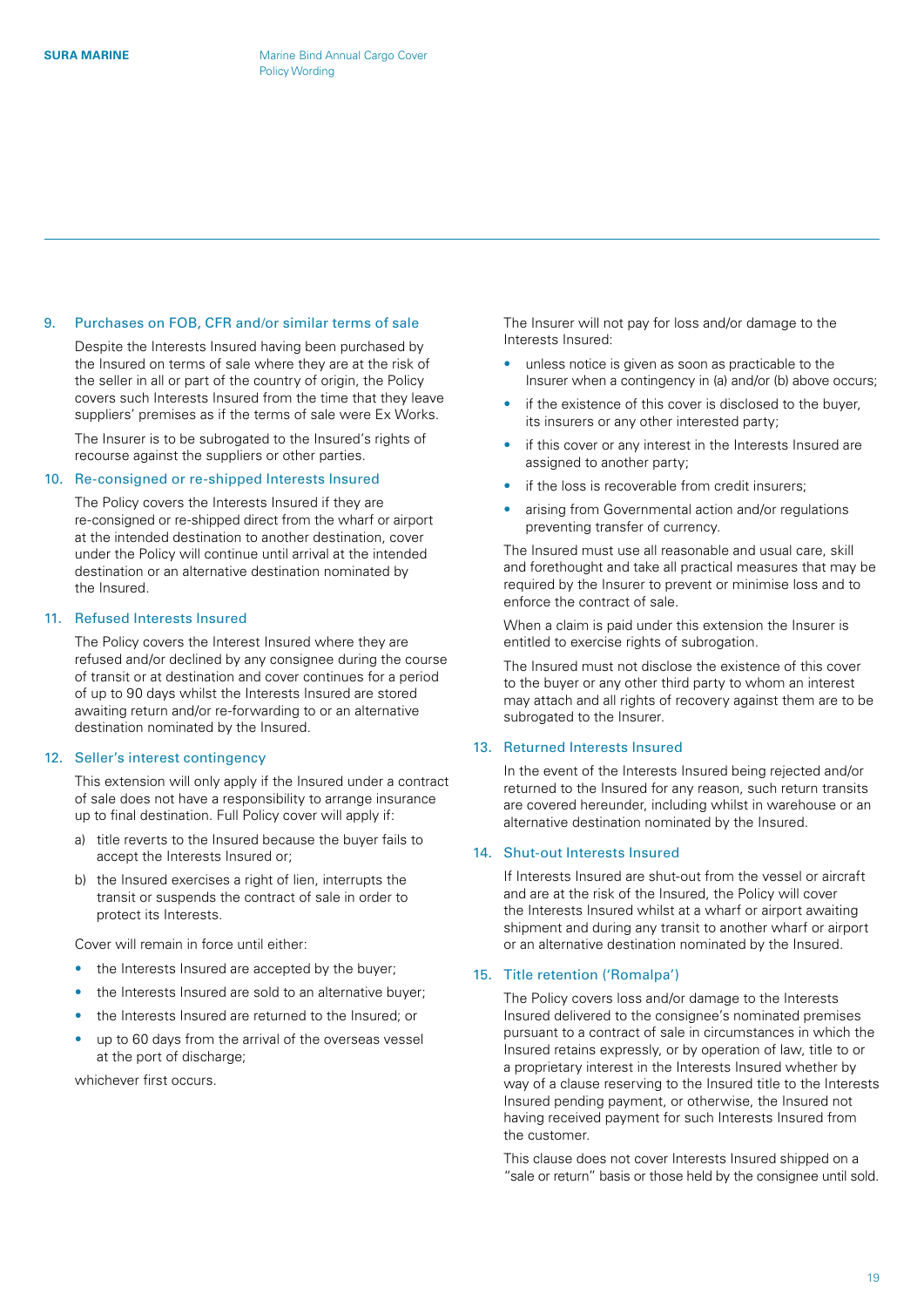#### <span id="page-19-0"></span>16. Transit clause extension

The Transit Clauses of the:

- Institute Cargo Clauses (A) 1/1/09;
- Institute Cargo Clauses (Air) 1/1/09;
- Institute Strikes Clauses (Cargo) 1/1/09; and
- Institute Strikes Clauses (Air Cargo) 1/1/09;

are extended to cover the Interests Insured whilst:

- a) awaiting transit, within buildings, on vehicles or within designated storage areas;
- b) in transit to, from and whilst, during the ordinary course of transit, in customs and at the premises of forwarders, packers, consolidators, haulers, warehousemen and other bailees;
- c) at temporary storage following strike and/or similar action;
- d) during delays in transit and/or after discharge at the final port or airport irrespective of whether such delays are within or beyond the insured's control;
- e) during all loading and unloading operations throughout each transit and the stuffing and un-stuffing of containers; or
- f) left loaded overnight, over weekend or during bank or public holidays at premises either after completion of loading for transit or prior to unloading.

#### 17. Transhipment

Customary trans-shipment is covered whenever occurring. Other transhipments are held covered in accordance with the terms, conditions and exclusions of the Policy subject to prompt notice to the Insurer and an additional premium being paid if required by the Insurer.

#### 18. Travellers' samples and engineers' tools and/or equipment

The Policy cover the Interests Insured when utilised as travellers' samples and/or engineers' tools and/ or equipment including computerised demonstration equipment the property of the Insured whilst in transit in the Insured's own motor vehicle(s) being used by the Insured and/or their Employee(s).

Interests Insured will also be covered whilst temporarily removed from the motor vehicle, outside normal business hours, whilst in transit to and/or from and stored in a securely locked hotel or motel room or private residence in the custody or control of the Insured or their Employee(s).

For this cover to apply the Insured or their Employee(s) must be engaged in the course of the normal business purposes of the Insured and any storage must be incidental to the transit.

The Policy does not cover loss and/or damage arising from:

- a) ordinary wear and tear or gradual deterioration;
- b) mechanical, electrical or manual operation of the Interests Insured whilst undergoing any process; or
- c) theft or attempted theft from unattended place of store which does not involve entry to or exit from the premises by forcible and violent means and/or actual or threatened assault or violence.

It is a condition that Interests Insured contained in vehicles are kept out of sight either in a locked boot or under a load area cover and that when the vehicle is left loaded and unattended:

- a) all doors and the boot or tailgate and other points of access are to be securely closed and locked;
- b) all windows and other openings are to be securely closed;
- c) all security devices fitted to the vehicle are to be put into effect; and
- d) the keys shall be removed from the vehicle and kept in a secure place.

Claims under this clause are subject to an Excess of \$250 any one loss or series of losses arising from the one event.

Claims under this clause are subject to a Sub-limit of \$10,000 any one loss or series of losses arising from the one event.

#### **(E) Reduced Burden of Proof Clauses**

#### 1. Interests Insured blocked and trapped

The Policy shall indemnify the Insured in the event of the Insured being deprived of use or possession of the Interests Insured by reason of the carrying vessel being unable to sail, or being prevented from sailing, from or out of any port, loading point, terminal, off-shore facility, canal, river, waterway, bay, gulf or other place or area (hereunder referred to as "the said place or area") as a result of the closure, blockade or blockage of the said place or area from any cause whatsoever, provided such closure, blockade or blockage shall not already have been effective on the attachment of this insurance.

In the event of the Insured being deprived of use of or possession of the Interests Insured in the circumstances referred to in sub-clause 1 above, the Insured shall be deemed to have suffered a total loss by seizure and be indemnified by the Insurer to the full extent of the insured value.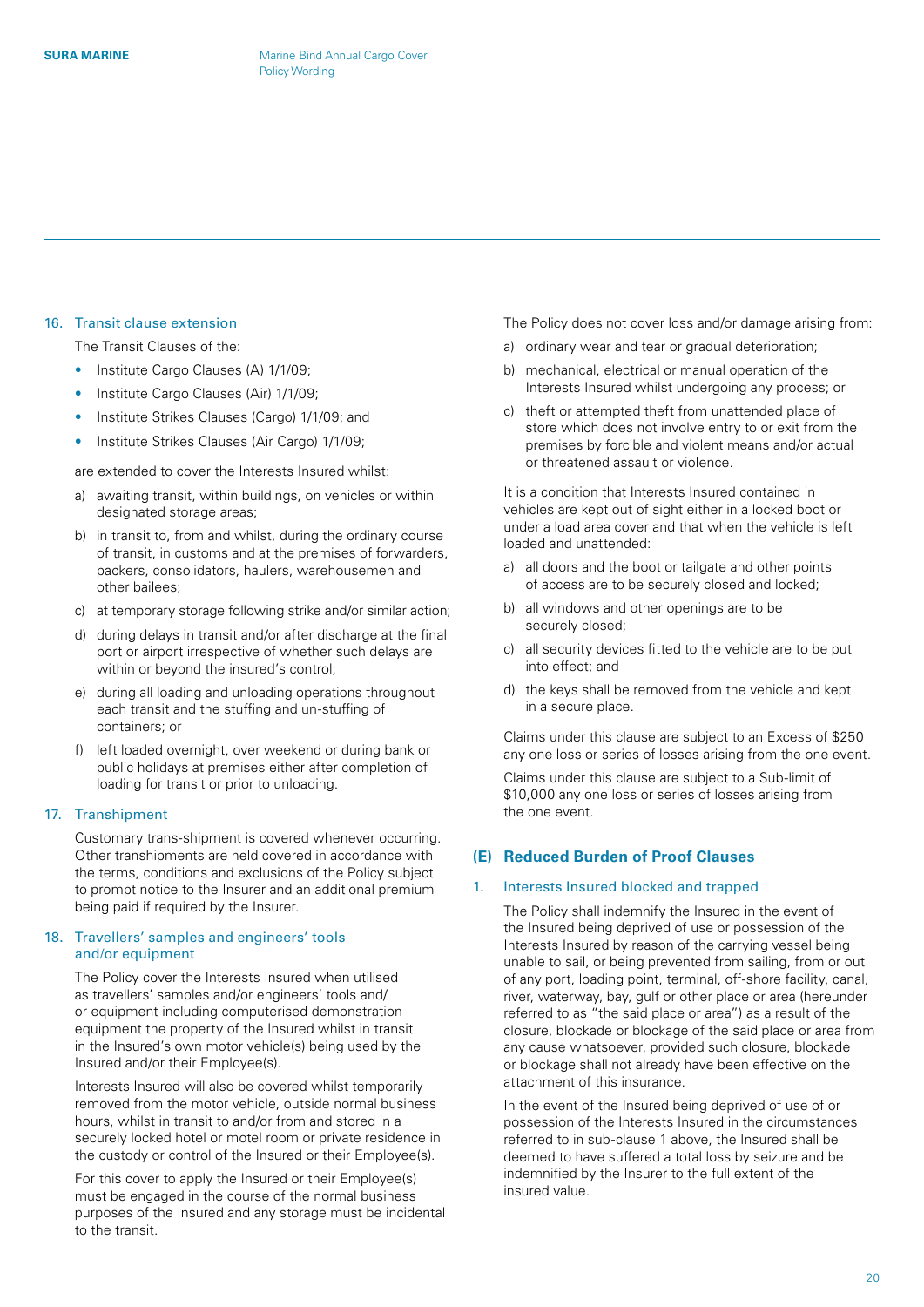<span id="page-20-0"></span>For the purpose of this insurance, the Insured shall have been deprived of use of or possession of the Interests Insured if a period of 120 days has elapsed from the date the Insurer is notified by the Insured of the aforesaid inability or prevention and the carrying vessel is still unable to sail or still prevented from sailing from the said place or area, or from any bay or gulf (in which the said place or area is located) between the said place or area and the high seas.

#### 2. Claused bill of lading

Claims under the Policy are not to be prejudiced solely by reason of the marking of any bill of lading (or similar document) with a clause indicating that the any Interests Insured are insufficiently packed or prepared for the insured transit.

#### 3. Delayed unpacking – Concealed damage

Where cases, packages or shipping containers are not unpacked on delivery at the final warehouse or place of storage, concealed loss and/or damage which is only discovered when the Interests Insured are unpacked shall be deemed to be recoverable hereunder, provided:

- a) there is no conclusive proof that the loss or damage occurred after delivery;
- b) the loss or damage is discovered no later than ninety (90) days after delivery; and
- c) packages showing outward signs of loss or damage on delivery are immediately opened and inspected and any loss or damage reported to the Insurer.

#### 4. Non-delivery and unknown cause of loss and/or damage

In the event of theft or non-delivery of the Interests Insured, provided reasonable steps have been taken to locate the Interests Insured, the Insurer agrees that it will settle the claim in full if the Interests Insured have not been located after the expiry of 45 days from their anticipated delivery date, even if they are subsequently recovered or delivered.

Where the Interests Insured suffer loss and/or damage by causes unknown, or from causes that cannot be promptly determined, the Insurer will, within 45 days from the submission of proof of value and loss and/or damage by the Insured, indemnify the Insured for the loss and/or damage but not exceeding the applicable limit. The Insured shall repay the amount paid by the Insurer in full in the event of the Interests Insured are located in a sound condition or in the event that the loss and/or damage is established as having resulted either from a Policy exclusion or an otherwise uninsured peril.

It is also agreed that for losses anticipated as being in excess of \$20,000 where liability is admitted but the loss cannot be quantified within fourteen (14) working days of the Insurer's admission of Policy liability, then the Insurer shall pay 80% of the anticipated net claim as an interim payment, subject to final adjustment within the terms of the Policy.

#### 5. Sealed containers

Where Interests Insured are shipped in a shipping, road or airfreight container, any claim for theft, pilferage, shortage or non-delivery will deemed to be recoverable hereunder even if the container's seal is intact at the unloading point, however, documentary evidence must be produced to substantiate the quantity loaded into the container. If a loss occurs which is payable under this Clause, the Insured agrees to use all reasonable means to first recover the full amount of the loss from the seller, packer or other responsible third party before claiming under the Policy. All rights of recovery against the seller, packer or any other third party to whom liability may attach are to be subrogated to the Insurer.

#### **(F) Institute Clauses, Warranty and Exclusion Amendments**

#### 1. Frozen and chilled Interests Insured by airfreight

Unless otherwise agreed, where the Interests Insured are frozen or chilled, cover shall be subject to Institute Cargo Clauses (Air), excluding loss and/or damage resulting from any variation in temperature howsoever caused unless as a direct result of:

- a) fire or explosion;
- b) crashing of the carrying aircraft;
- c) overturning or derailment of land Conveyance;
- d) collision or contact of aircraft or Conveyance with any external object;
- e) malfunction of onshore refrigeration machinery;
- f) negligence on the part of freight forwarders, cool store and airline freight staff.

The above shall only apply during sectors of storage or transit where there is no active power refrigeration process in operation. For the purposes of this clause dry ice or polystyrene bins or other similar method is deemed to be passive refrigeration. It is a condition precedent to liability being accepted by the Insurer that any claimant making a claim for variation of temperature under this clause must provide appropriate evidence of temperature variation including documentary evidence of recordings showing the time, duration and extent of temperature variation.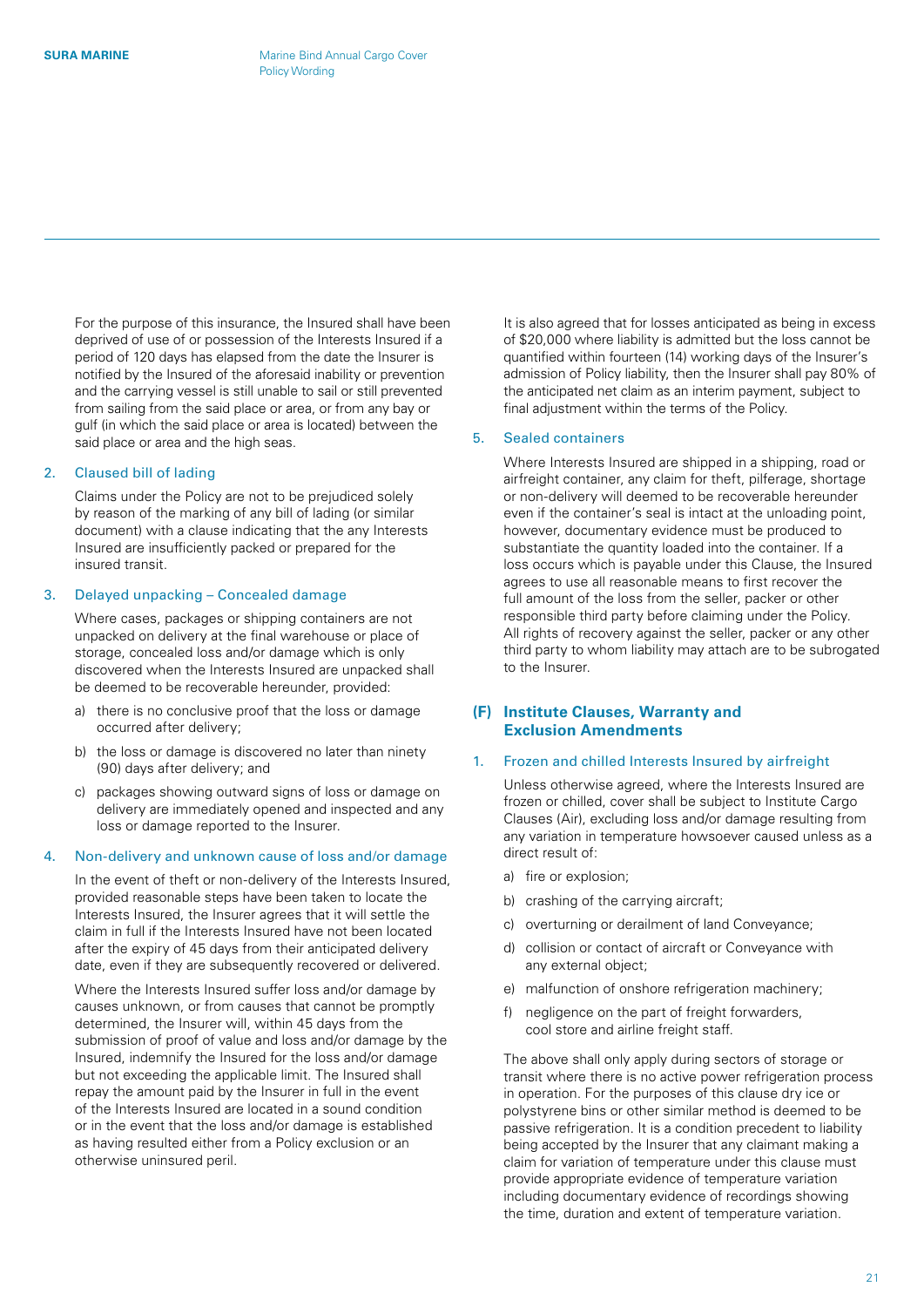#### 2. Insolvency exclusion amendment

The Insolvency Exclusion Clause where appearing under "Exclusion' in the relevant Institute Clauses is deleted and replaced by the following:

"In no case will the Policy cover loss, damage or expense arising from insolvency or financial default of the owners, managers, charterers or operators of the vessel or aircraft. However, this exclusion will not apply:

- if the Insured is unaware (or in the ordinary course of business would be aware) at the time of loading the goods on to the vessel or aircraft that this insolvency or financial default could prevent the normal completion of the transit; or
- where the cover provided by the Policy has been assigned to the party claiming under it who has bought or agreed to buy the goods in good faith under a binding contract."

#### 3. Institute frozen food and meat clauses amendment for chilled Interests Insured

Where any Institute Clauses for Frozen Food or Frozen Meat included under the Policy are applicable they are amended so that where the Interests Insured are chilled, under these Clauses the words, "frozen", "freezing" and "coldstore(s)" are deleted and replaced with the words "chilled", "chilling" and "coolstore(s)" respectively.

#### 4. Insufficiency of packing amendment

The insufficiency or unsuitability of Packing Exclusion Clause where appearing under "Exclusions" in the relevant Institute Clauses does not apply to:

- a) inland transits within Australia by road, rail, air or post; and
- b) shipments by sea between Australian ports where the goods are being conveyed by a motor vehicle that is on board a roll-on roll-off vessel.

In respect of all other shipments the clause is deleted and replaced by the following:

"In no case will the Policy cover loss, damage or expense caused by insufficiency or unsuitability of packing or preparation of the goods. For the purpose of this clause, "packing" is to include stowage in a container or other similar inter-modal methods of unit load but only when the stowage is carried out before cover under the Policy attaches or by the Insured or their servants. However, despite the above exclusion, if a claim is made for loss or damage that is alleged to have been caused by insufficiency or unsuitability of packing or preparation of the goods, the Insurer agrees not to use this as a defence against the claim:

- a) in any case where the packing or preparation was carried out by a party other than the Insured; and
- b) where the insufficiency or unsuitability arose entirely without the Insured's privity or knowledge.

The Insured undertakes to follow all reasonable measures to pursue rights of recovery against sellers or other third parties responsible for the loss or damage. The above agreement is not to interfere with the Insurer's rights of subrogation against packers or their insurers."

#### 5. Institute classification clause extension

Any transits that would be covered hereunder but for the provisions of the Institute Classification Clause are held covered at an additional premium to be agreed. The terms of the Institute Classification Clause shall not prejudice any claim hereunder when advice of claim to the Insurer is the first indication that a transit has been made by a vessel that is not covered within the terms of the Institute Classification Clause, provided the appropriate additional premium is paid thereafter.

It is agreed that the age limitation within Clause 2.1 of the Institute Classification Clause is increased to 30 years of age.

#### 6. Institute cargo clauses (B) and (C) extension

In the event that any Interest Insured are insured under the Policy subject to either the Institute Cargo Clauses (B) 01.01.2009 or Institute Cargo Clauses (C) 01.01.2009, or the preceding equivalents, then the Policy covers loss and/or damage to the Interests insured caused by heavy weather, loss overboard, theft, pilferage, non-delivery of an entire package, piracy and malicious damage.

#### 7. Unseaworthiness and unfitness exclusion amendment

The Unseaworthiness and Unfitness Exclusion Clause where appearing under "Exclusions" in the relevant Institute Clauses is deleted and replaced by the following: "In no case will the Policy cover loss, damage or expense arising from:

- a) unseaworthiness or vessel or craft or unfitness of vessel, craft or aircraft for the safe carriage of the goods, where the Insured is aware of the unseaworthiness or unfitness at the time the goods are loaded; or
- b) unfitness or container, lift-van or conveyance for the safe carriage of the goods where loading is carried out before cover under the Policy attaches or by the Insured or their Employee(s).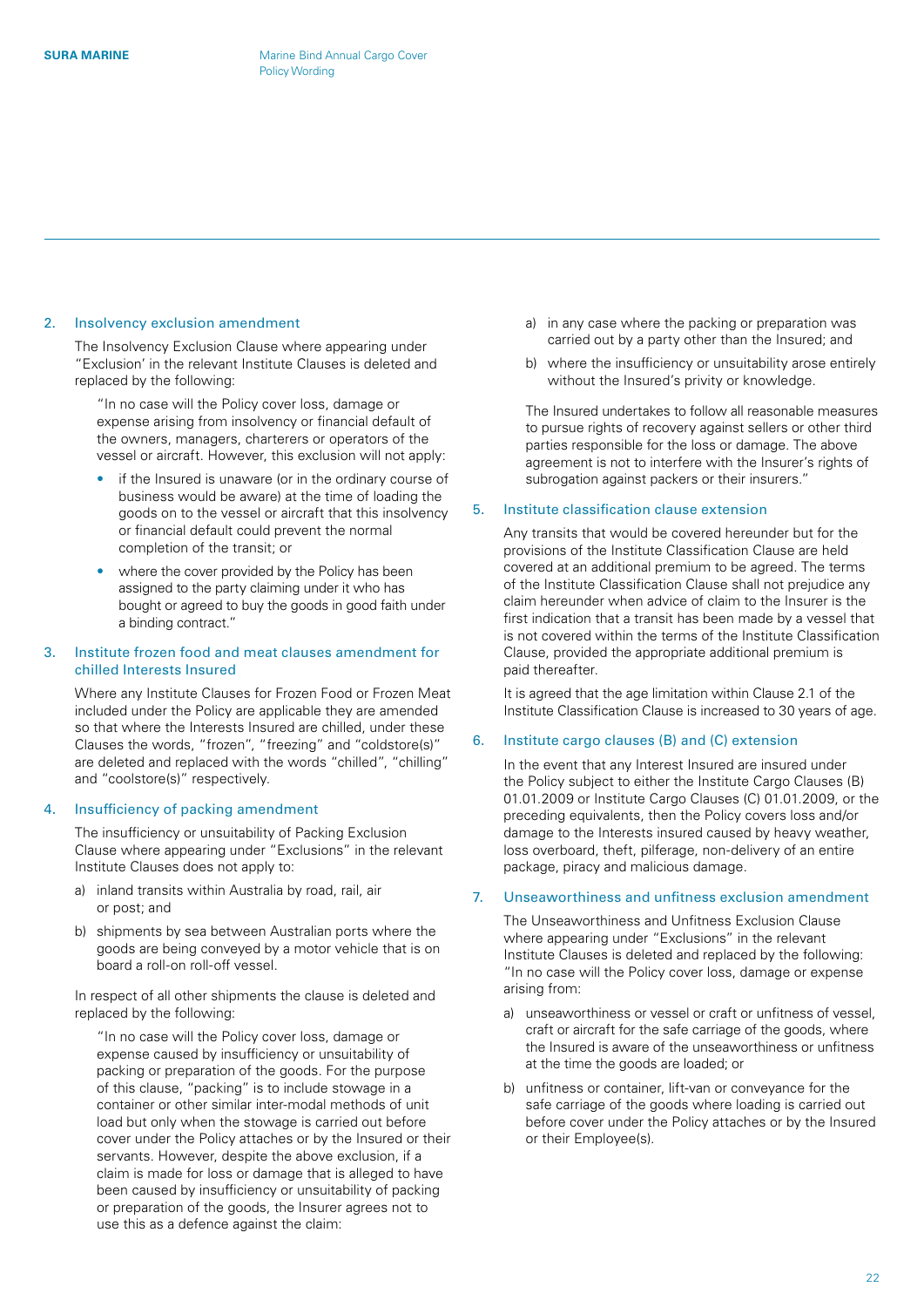<span id="page-22-0"></span>However, exclusions (a) and (b) above will not apply where the cover provided by the Policy has been assigned to the party claiming under it who has bought or agreed to buy the goods in good faith under a binding contract. The Insurer waives any breach of the implied warranties of seaworthiness of the vessel and fitness of vessel or aircraft to carry the goods to destination."

#### **(G) Additional Exclusions and Limitations**

#### 1. Cargo ISM endorsement

This clause is applicable to Interests Insured carried on:

- a) Ro-Ro passenger ferries;
- b) passenger vessels transporting more than 12 passengers;
- c) oil tankers, chemical tankers, gas carriers, bulk carriers and cargo high speed craft of 500gt or more;
- d) all other cargo ships and mobile offshore drilling units of 500gt or more.

In no case shall this insurance cover loss, damage or expense where the subject matter insured is carried by a vessel that is not ISM Code certified or whose owners or operators do not hold an ISM Code document of Compliance when, at the time of loading of the subject matter insured on board the vessel, the Insured is aware, or in the ordinary course of business, should be aware:

- a) either that such vessel was not certified in accordance with the ISM Code; or
- b) that a current Document of Compliance was not held by her owners or operators,

as **required under the SOLAS Convention 1974 as amended**. This exclusion shall not apply where this insurance has been assigned to the party claiming hereunder who has bought or agreed to buy the subject matter insured in good faith under binding contract.

Subject otherwise to the Limit, exclusions and conditions stated in the Policy Schedule.

#### 2. Cargo ISPS exclusion

In no case shall this insurance cover loss and/or damage where the Interests Insured are carried by a vessel that does not hold a valid International Ship Security Certificate as required under the International Ship and Port Facility Security (ISPS) Code when, at the time of loading of the Interests Insured goods on board the vessel, the Insured was a charterer of the vessel and was aware, or in the ordinary course of business should have been aware that such vessel was not certified in accordance with the ISPS Code as required under the SOLAS Convention 1974 as amended.

This exclusion shall not apply where this insurance has been assigned to the party claiming hereunder who has bought or agreed to buy the Interests Insured in good faith under a binding contract.

#### 3. Deck cargo

Interests Insured shipped on deck in ISO shipping containers or Interests Insured carried on deck without the privity, knowledge or consent of the Insured but subject to an under-deck bill of lading are covered in terms of the Policy conditions. Other on-deck cargoes covered on Policy conditions but excluding the risks of rust, oxidisation, discolouration and/or sea-water damage.

#### 4. Distribution centre exclusions

The Policy covers loss and/or damage to the Interests Insured whilst at Distribution Centres when outside the ordinary course of transit but excluding:

- a) loss due to unexplained or mysterious disappearance, inventory shortage, misfiling or misplacing of information;
- b) loss discovered at normal stocktaking unless it can be established that the loss is attributable to a peril insured by the Policy;
- c) theft or attempted theft of Interests insured that are stored in the open unless specifically agreed by the Insurer;
- d) loss and/or damage covered by the Institute War Clauses; and
- e) loss and/or damage arising directly arising out of any process of manufacture, conversion, treatment and/or use and the like.

#### 5. Goods and services tax (GST)

Where applicable, the Insurer is entitled to deduct from any claim settlements the amount payable by reason of GST. However, if there is a shortfall between the GST component of any claim and the amount of input tax credit the Insured is entitled to, the Insurer will pay this shortfall in addition to the net claim settlement amount.

The Insurer will not be liable to pay any fine, penalty or charge that the Insured is liable for arising out of any misrepresentation of, or failure to disclose, on the part of the Insured, the proper input tax credit entitlement in the settlement of any claim or premium relating to the Policy.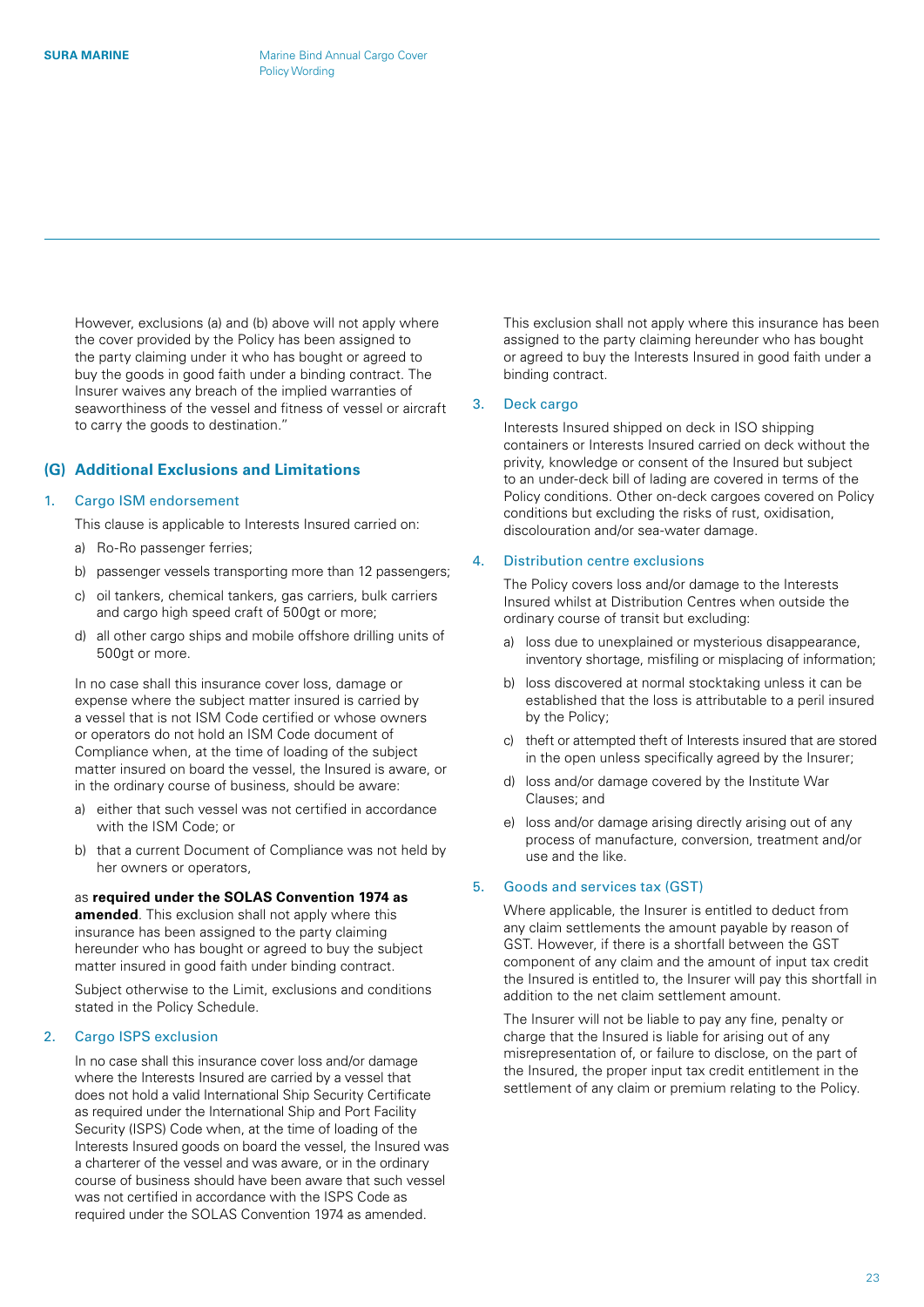#### <span id="page-23-0"></span>6. Process exclusion

No claims to attach hereto for loss and/or damage to the Interest Insured which may be sustained whilst the same is in use and/or being worked upon and directly resulting thereon.

#### 7. Second-hand machinery

Unless otherwise stated elsewhere in the Policy, where machinery insured hereunder is less than three (3) years of age at the time transit commenced, its insured value is deemed to be its new replacement value. The conditions applicable to new machinery shall apply but subject to the Obsolete Parts sub-clause below and excluding wear, tear and gradual deterioration.

#### a) Obsolete parts

In the event of a claim arising under the Policy necessitating the manufacture of any new parts or accessories, the liability of the Insurer shall be limited to the manufacturers' latest available list price of identical parts or accessories of the year of manufacture of the machine plus a reasonable uplift to cover inflation based on the Retail Index between the date of issue of the latest available list price and the date transit commenced.

If no such manufacturer's list price is available, the total liability shall in no case exceed the insured value of the insured machine. Where machinery is more than three (3) years of age at the time transit commenced, it is insured hereunder for its current market value. Conditions applicable to new machinery shall apply but subject to Second-Hand Replacement sub-clause below.

#### b) Second-hand replacement

In the event of a claim arising under the Policy, the sum recoverable shall not exceed such proportion of the cost of replacement of the parts lost or damaged as the insured value bears to the value of new machinery, or the costs of repair of such part(s), plus charges for forwarding and refitting, if incurred. The Insurer will pay customs duty and taxes if they are included in the insured value.

However, in no case shall liability of the Insurer exceed the insured value of the complete machine.

#### 8. Theft from own vehicles

The Policy will not cover theft from the Insured's own motor vehicle(s) when left unattended unless:

- a) all doors and other points of access are securely locked with all keys removed and all windows closed, and alarm activated if the motor vehicle is alarmed;
- b) all Interests Insured are kept out of sight as far as is practical;
- c) notice is given to the Police within twenty-four(24) hours from when the theft is first discovered; and
- d) the motor vehicle is parked in securely locked premises (building, garage, or compound with secure walls or fences and gates) outside normal business hours.

#### **(H) Claims Adjustment Clauses**

#### 1. Apportionment of recoveries

Where a recovery is obtained by the Insurer from a carrier or other third party, such recovery shall be apportioned between the Insured and the Insurer in the same proportion as the respective parties hereto have borne such loss.

#### 2. Brands and labels

In the event of loss or damage to Interests Insured bearing embossed or indented brands or labels or other permanent markings identifying the Insured as the manufacturer or suppliers, or exclusive and/or secret formula that may be involved, the Interests Insured may be retained by the Insured to dispose of as they see fit provided a reasonable allowance is agreed for the value of the goods. Where only the labels of goods are affected by the insured event the amount payable by the Insurer is limited to the cost of reconditioning and the cost of re-labelling.

#### 3. Control of damaged Interests Insured

In respect of the Interests Insured under the Policy the Insured is to retain control of all damaged or deteriorated Interests Insured or those which have been stolen and recovered in sound condition.

The Insured shall, subject to exercising its discretion reasonably, be the sole judge as to whether the Interests Insured are suitable for use in any manufacturing process, marketing or sale and no Interests Insured deemed by the Insured to be unfit shall be used, sold or otherwise disposed of except by the Insured or with their written consent.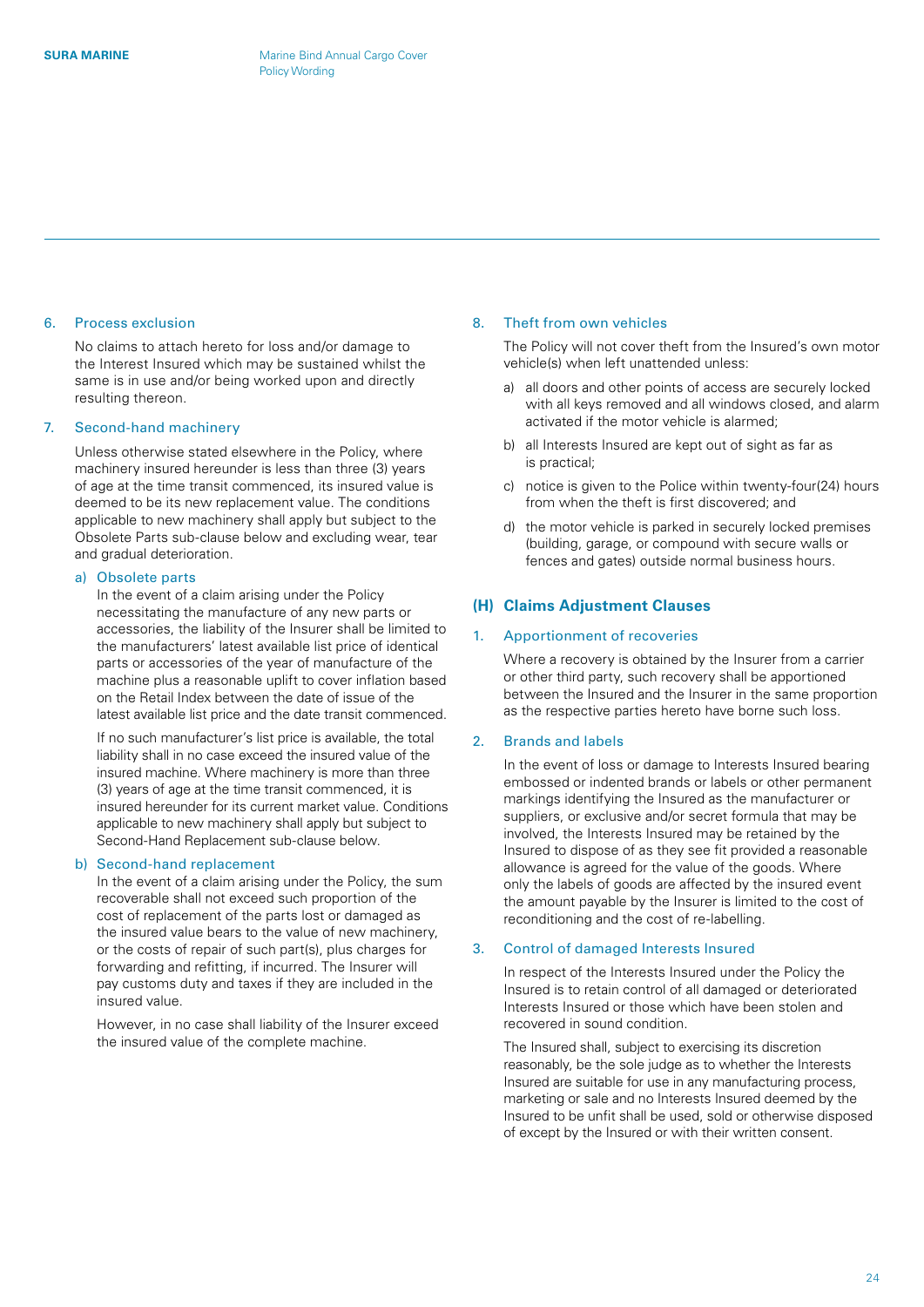Where, however, the sale or disposal of damaged, deteriorated or recovered Interests Insured are in the reasonable opinion of the Insured detrimental to their interests (or which they are unable to sell or dispose of under their agreement with any customer and/or trade association,) the Interests Insured shall be deemed to be a constructive total loss and the Insured shall be entitled to re-condition, dispose of or destroy these, subject to the Insurer's written consent.

In the event that any Interests Insured which have been stolen are recovered and retained for a period in excess of 45 days by police, customs authorities or government agencies such Interests Insured shall be deemed to be a constructive total loss.

The Insured agrees wherever practicable to recondition and/or sell such Interests Insured after removal of all brands and trademarks and the Insured shall pay the Insurer any value obtained.

The Insured may repair the Interests Insured or nominate repairers where repairs by any other party may or would compromise, prejudice or invalidate any guarantee and/or warranty and/or like assurance or undertaking given by the manufacturers or suppliers of the Interests Insured.

#### 4. Excess waiver

All claims payable under the Policy will have any Excess as shown in the Policy Schedule deducted prior to settlement but shall not apply to losses that would be recoverable under the Institute Cargo Clauses (C) had they been applicable.

#### 5. General Average and salvage

If there is a claim for General Average contributions or salvage charges, the Interests Insured will be considered as being insured for their full contributory value and the claim will be paid regardless of any Policy Excess.

#### 6. Labels

In the event that labels or wrappers are damaged, defaced, destroyed or lost irrespective of whether or not the contents are damaged then the Policy will indemnify the Insured for the cost of new labels or wrappers, including the costs applying these and of re-packing the Interests Insured, but in no case shall the Insurer be liable for an amount greater than the insured value of the damaged goods.

If the Insured acting reasonably deems the Interests Insured unfit for sale or use or if it is not possible to identify the contents of containers the labels or wrappers of which have been damaged, defaced, destroyed or lost, then the Interests Insured goods are to be deemed a constructive total loss and the claim settled accordingly.

#### 7. Reconditioned Interests Insured

Reconditioned, refurbished, restored or remanufactured Interests Insured shall, for the purposes of the Policy, be treated as new subject to:

- a) the Interests Insured, other than for the purposes of testing or trial, have not been in operation since having been subject to any of the above stated processes; and
- b) such processes have been carried out by a company whose work carries a guarantee.

#### 8. Salvage loss settlement option

At the option of the Insured, claims will be adjusted on the basis of salvage loss whereby settlement is the insured value as defined under the basis of valuation herein less net proceeds of sale.

#### 9. Testing, sorting and segregation charges

Where the Insurer's surveyor requires or recommends that packages and/or damaged Interests Insured be sorted in order to ascertain or assess the nature and/or extent of loss and/or damage, costs and expenses arising from such sorting shall be recoverable hereunder.

Furthermore, in the event of external signs of loss and/or damage to the Interests Insured and/or packing, the Insurer agrees to meet the reasonable costs of discharge, testing, sorting and segregating the Interests Insured including any surveyor's fees and additional storage charges whether or not any actual loss and/or damage is found.

Cover under this clause includes the cost of transporting the Interests Insured to or from a test facility, and the cost of re-packing and transit to destination after completion.

Cover is extended for periods of duration of transit in excess of those provided to allow for the above to be carried out prior to delivery to final destination.

#### 10. Unauthorised occupants

The Policy includes loss and/or damage arising as a consequence of any means of conveyance being occupied by a person(s) seeking illegal entry into any country.

In the event of a consignee having reasonable grounds for not accepting the Interests Insured as a result of their being carried in a container so occupied, the Policy will pay a total loss on any and all Interests Insured.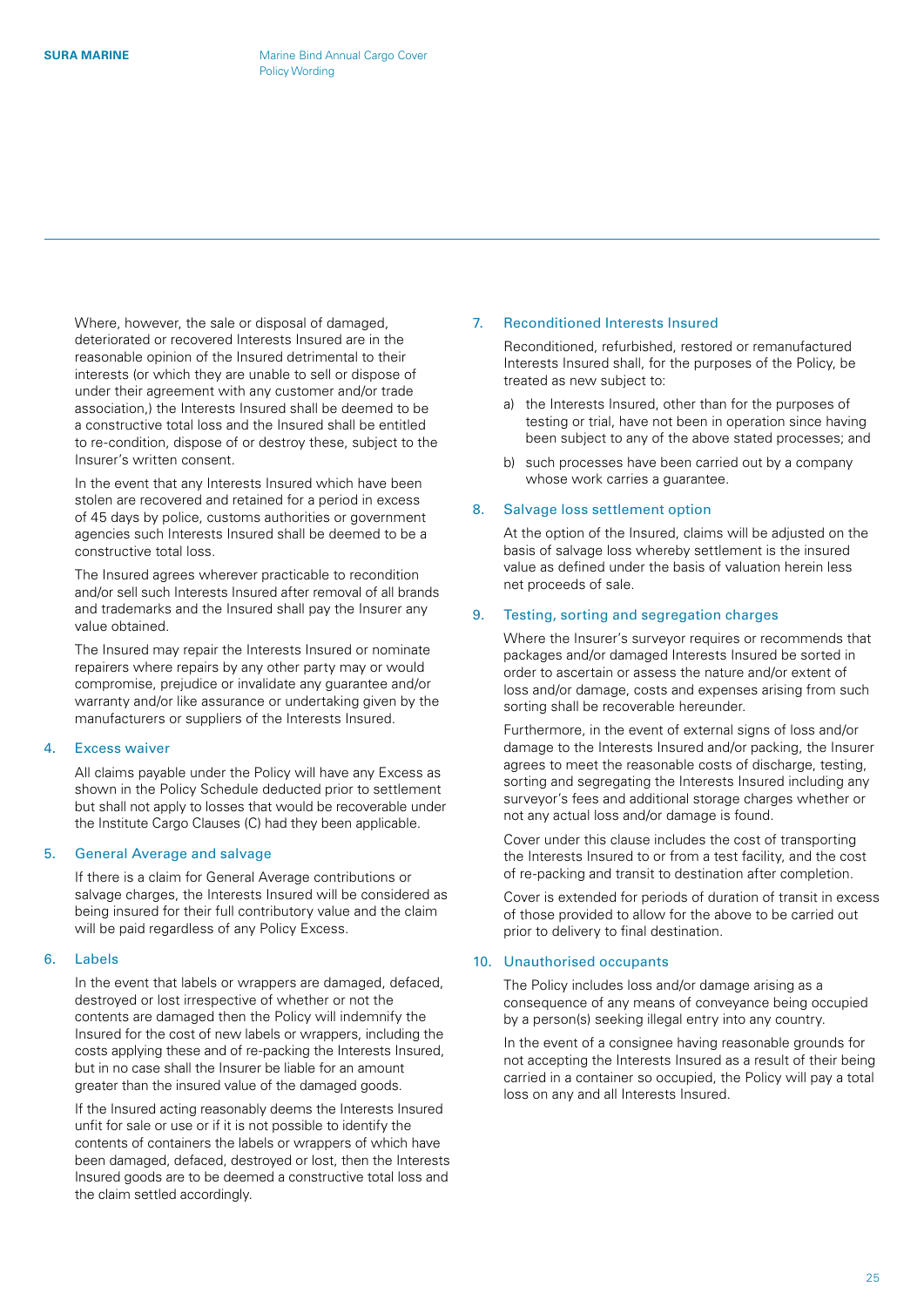#### <span id="page-25-0"></span>**(I) Shipping Containers Clauses**

#### 1. Shipping container loss and/or damage

The Policy is hereby extended to indemnify the Insured for physical loss of or damage to shipping containers (excluding containers owned and/or time-leased by the Insured) where responsibility for such physical loss or damage is assumed by the Insured under, interchange and/or handover receipt, delivery order and/or bills of lading (or similar sea carriage documents) signed/agreed as part of the Insured's import and export operations. Cover is subject to the following conditions of insurance insofar as applicable:

- Institute Container Clauses Time 1/1/87;
	- Clauses 9 and 10 deleted;
	- Clause 15 Excess \$500;
- Institute War and Strikes Clauses Containers Time 1/1/87.

This clause is further subject to the following:

- a) cover under this clause shall attach at the point that the Insured assumes legal liability for loss of or damage to the shipping containers used for the purpose of transporting the Interests Insured covered under Section 1 where such transits commence during the Period of Insurance and will cease at the point that the Insured no longer has any responsibility for the loss of or damage to the shipping containers;
- b) cover is subject to shipping containers being returned by the Insured within the period specified in the delivery order;
- c) the additional cover provided under this clause shall not apply to containers hired, leased and/or owned by the Insured except as described above in this clause;

Claims under this clause are subject to a Sub-limit of \$50,000 any one loss or series of losses arising from the one event.

#### 2. Shipping container demurrage

In the event of actual or apparent loss and/or damage to the Interest Insured which is recoverable under the Policy, Insurer agrees to pay any demurrage and similar costs incurred by the Insured in respect of the late return of any shipping container which has been used to convey the Interests Insured.

Claims under this clause are subject to a Sub-limit of \$20,000 any one loss or series of losses arising from the one event.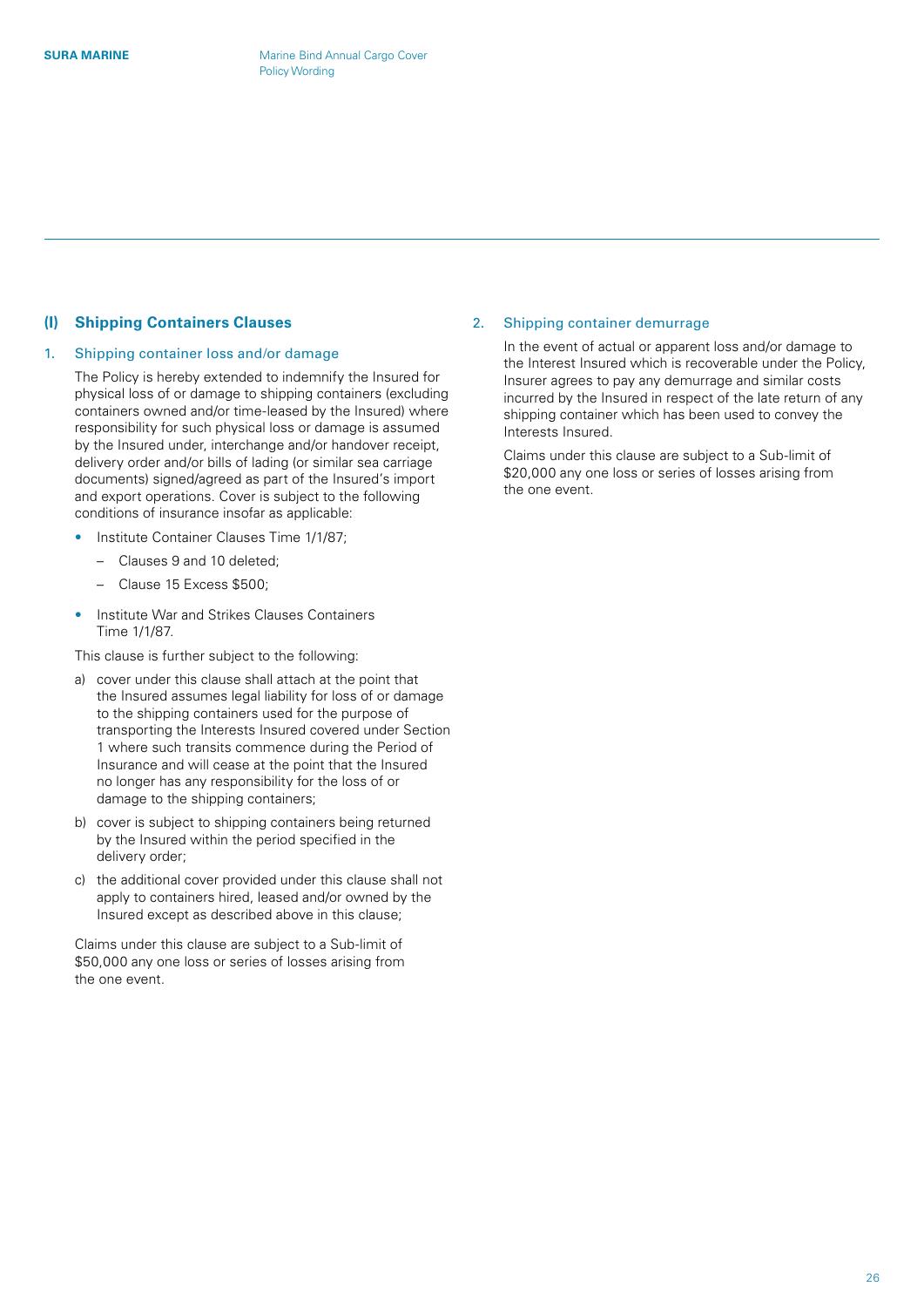## <span id="page-26-0"></span>**General Conditions**

#### **Premium**

The Insurer hereby agrees to insure against loss, damage, liability, costs and/or expenses in the manner described in this Policy in consideration of the Insured named in the Policy Schedule having paid or agreed to pay the premium specified by the Insurer.

The Insured must pay the premium by the due date. If the premium is unpaid or the payment dishonoured, this Policy will not operate and there will be no coverage.

#### **Declarations and Policy limits**

The Insured must declare all transits of the Interests Insured that are covered by the Policy where such transits commence during the Period of Insurance.

Transits must commence and terminate within the Geographical Limits stated in the Policy Schedule and are to be valued in accordance with the basis of valuation stated in the Policy Schedule.

The Insurer will accept the declaration up to but not exceeding the limit any one conveyance and location specified on the Policy Schedule. Premium will be payable on each declaration calculated at the agreed rate(s).

Where cover is required for the following transits they must be declared:

- 1. Imports and Cross Voyages
	- a) Ex Works, FOB and CFR imports and where under any other contract of sale the Insured is at risk at any point during the course of transit;
	- b) CIF, CIP and similar purchases where 'Buyers Interests', 'Difference in Conditions' and similar contingency type cover is required; and
	- c) Customer Duty and Taxes if a separate rate applies to these.
- 2. Exports and Cross Voyages
	- a) DDP, DDU, CIP and CIF exports and where under any other contract of sale the Insured is at risk at any point during the course of transit;
	- b) FOB and CFR sales where pre-shipment and 'Sellers Interest' cover and similar contingency type cover is required;
	- c) Customer Duty and Taxes if a separate rate applies to these.
- 3. Inland transits
	- a) all transits being domestic sales and purchases of the Interests Insured when at the risk of the Insured and not declared as (1) Imports or (2) Exports above;
- 4. Transfers of stock, goods on consignment, plant machinery and equipment.
- 5. Returned Interests Insured;
- 6. Engineers' tools, travellers' samples and similar items;
- 7. Interests Insured in transit to and from and whilst at Exhibition.
- 8. Other Interests Insured in transit where covered by the Policy.

Declarations may be made to the Insurer on an annual basis where the Insurer agrees to an annual deposit premium.

The Insured will not be prejudiced by an unintentional or inadvertent error or omission in making declarations, such as an incorrect description of the goods or incorrect information regarding the risk, however, the Insured must inform the Insurer as soon as practicable after they become aware of the error or omission.

#### **Deposit premium**

Where the premium is a deposit premium it is calculated by applying the agreed rate(s) to the estimated value of transits to be made during the Period of insurance.

As soon as possible after the end of the Period of Insurance, the Insured must declare the total value (see basis of valuation) of all transits made during that period without exception and the estimated value of transits for the following period where the Policy is to be renewed.

The declared value is adjusted at the end of each period by applying the agreed rate(s) to the total value of actual transits made during that period. Any difference between the adjusted premium and the deposit will be paid by or refunded to the Insured subject to any minimum premium that applies.

#### **War and strikes premium**

The Insured to pay additional premium for war and strikes cover on all shipments at a rate advised by the Insurer and which is applicable on the date the transit commences from the place where cover under the Policy attaches.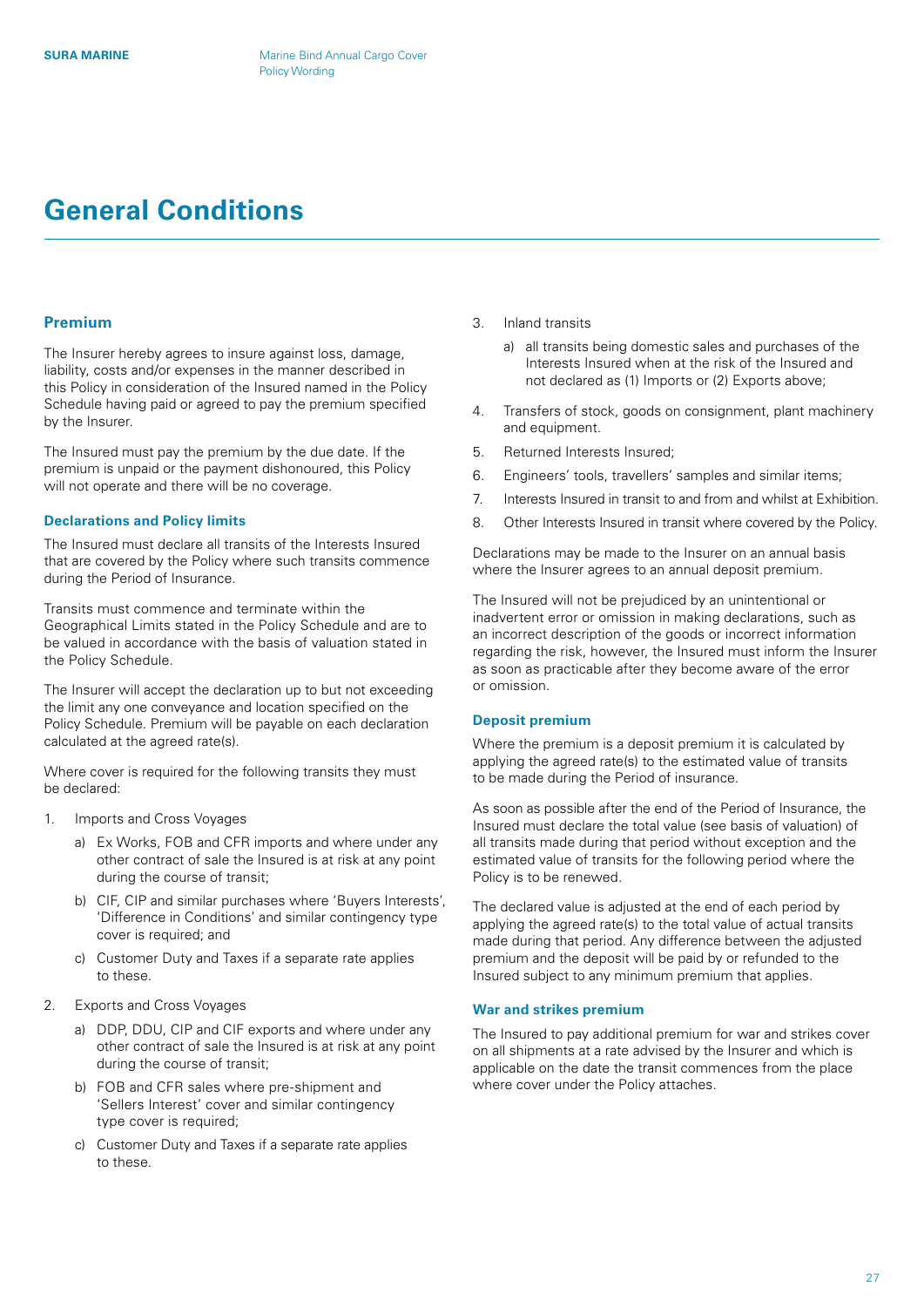#### <span id="page-27-0"></span>**War and strikes rates amendments**

The Insurer's right to cancel insurance of war and/or strikes risks or to increase the war and/or strikes rates or to change the conditions of insurance is not prejudiced by the war and strikes premium under the Policy having been prepaid at the rates current at the commencement of each annual Period of Insurance.

The Insurer has the right to apply higher rates on or to charge on a "held covered" basis, voyages or flights to specific countries or areas provided the Insurer notifies the Insured of such rates prior to the attachment of the applicable shipments. Any additional premium will be calculated by applying the difference between prepaid and amended war and/or strikes rates to actual declared figures for period/s applicable or, if not so declared, on a pro-rata to annual premium basis for the annual period concerned.

Important note: If the Insured does not accept such rates prior to attachment, War and Strikes cover will not apply to the applicable shipments.

#### **Cancellation of the Policy**

The Insurer or the Insured may cancel this insurance at any time by giving thirty (30) days written notice of cancellation. Strikes risks cover may be cancelled by giving the Insured seven (7) days written notice of cancellation with the exception of shipments to, from or within the United States of America (USA) where forty eight (48) hours written notice of cancellation will apply.

War risks cover may be cancelled subject to the provisions of the Institute War Cancellation Clause (Cargo) 1/12/82.

Cancellation shall become effective on the expiry of the requisite period of time from 4pm AEST of the day on which notice of cancellation is issued but shall not apply to risks, which have attached before the cancellation becomes effective.

Where the premium under the Policy is a flat non-adjustable premium, then upon cancellation the Insurer will refund a pro rata proportion of the premium received for the unexpired period. Otherwise, upon cancellation the Insured is required to declare to the Insurer all insured transits for the period that the Insurer is on risk and any refund of premium due to the Insured or additional premium due by the Insured will be payable after deduction of any minimum deposit premium if applicable.

#### **Electronic Delivery of Documents and Notices**

The Insurer will send Policy documentation and any written notices or correspondence to the Insured, or the Insured's agent, by way of e-mail. If requested by the Insured, the Insurer will provide hard copies of the aforementioned.

#### **Claims**

These claims procedures are important. Failure to follow them might jeopardise a claim under the Policy.

#### **Claims preparation costs and expenses**

The Policy covers the costs and expenses reasonably incurred by the Insured (other than the wages or salaries or Employees and/ or contracted staff of the Insured) in appointing any professional claims advisor engaged for the purpose of preparing, verifying, presenting to the Insurer and/or substantiating any claim under the Policy provided that the liability of the Insurer in respect of any one claim shall not exceed \$5,000.

#### **Documentation**

In the event of a claim under the Policy the Insured must provide the following claims documentation to the Insurer and/or their nominated agents:

- a) original insurance certificate(s) (if applicable);
- b) original bill(s) of lading and/or CMR note(s) and/or air waybill(s) and/or consignment note(s) and/or other carriage documentation;
- c) commercial invoice(s) covering the consignment the subject of claim and if not stated on the invoice confirmation of the terms of sale;
- d) copy(ies) duty entry (if applicable);
- e) copy freight invoice(s) (if applicable);
- f) copy(ies) packing list(s), shipping specifications and/or weight notes;
- g) receipts given to vessel's agent or other bailees;
- h) written claim(s) against carrier, bailees and other responsible parties holding them responsible and copies of any replies;
- i) copy(ies) of delivery receipt(s) claused noting the loss/damage:
- j) quantified claim(s) noting split between value(s) of Interest Insured and duty if applicable;
- k) landing accounts and weight notes at destination;
- l) relevant correspondence with third parties including sellers, buyers, transport or freight companies;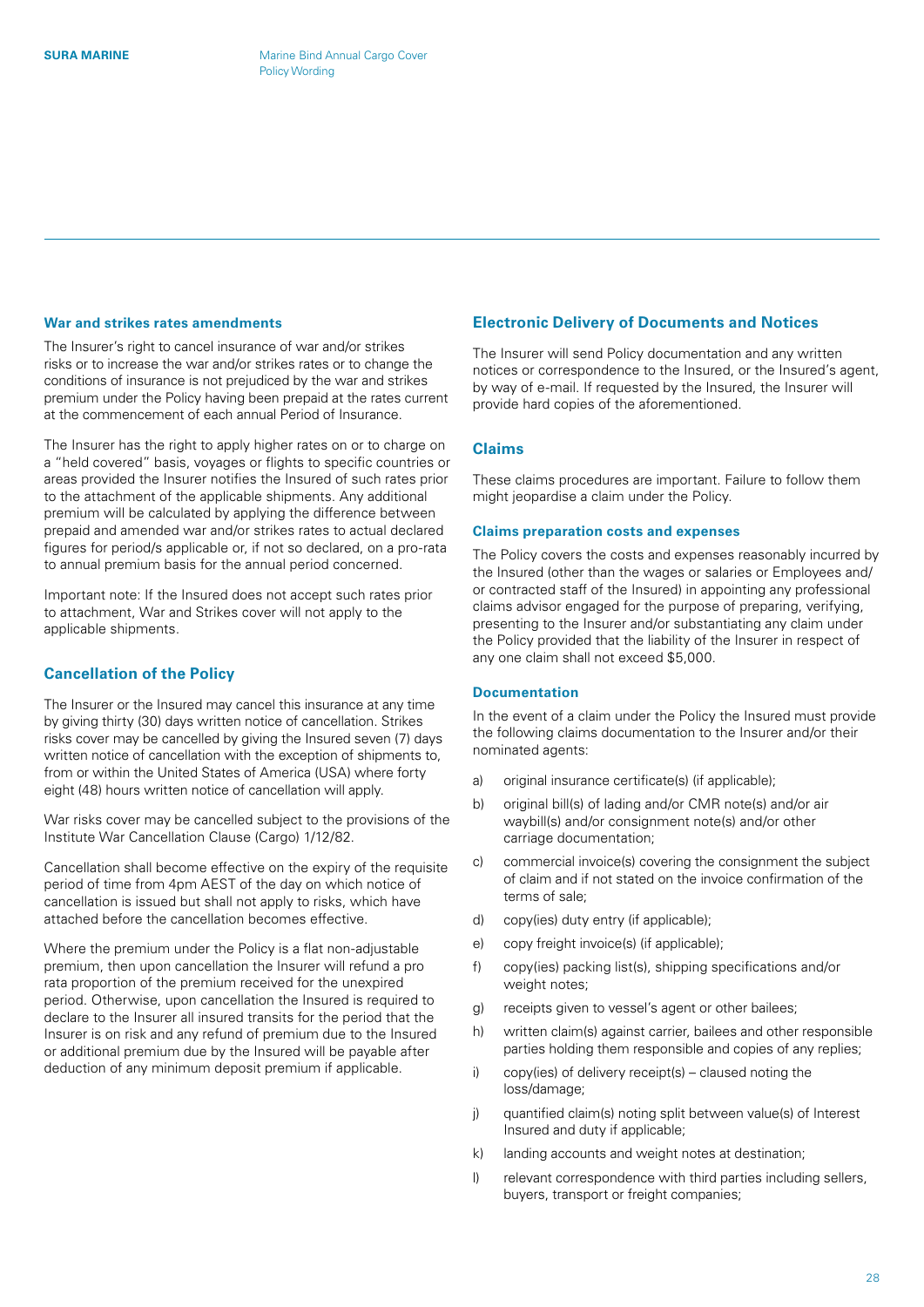- <span id="page-28-0"></span>m) photographs, if available;
- n) any relevant survey report;
- o) quotes for repairs; and
- p) any other relevant documentation.

#### **General Average**

In the event of a General Average claim, the Insurer will need to ascertain the name and contact details of the average adjuster and details of the casualty sustained.

In a General Average situation, the vessel owner has a lien on the cargo in respect of the ultimate contribution to the General Average sacrifices or expenditures. The Insured must secure this lien prior to release of the cargo.

The procedure generally will be as follows:

- a) an average bond or agreement will be sent to the consignee named in the bill of lading by the average adjuster appointed by the vessel owner or its local agent;
- b) this document must be completed and signed by the final receivers of cargo. It is preferred that receivers sign a separate average bond for each bill of lading. If the Insured is the receiver of more than one bill of lading, it will be in order for the Insured to take photocopies of the attached bond and sign those;
- c) it is part of the agreement contained in the bond that the Insured must provide evidence of the value of the Interests Insured. The Insured is therefore required to attach to the bond a copy of the relevant commercial invoice. The Insured must ensure that the currency of the invoice and the terms of sale are clearly shown thereon. Cargo receivers should return the completed and signed average bond, together with a copy of the invoice to the local settling agent for onward submission to the average adjuster.

As security for the lien, the average adjuster will normally ask for the Insurer's guarantee. The Insured should pass the guarantee form together with the bond and supporting documents to Insurer or the local settling agent. They will arrange completion and signing of the guarantee by the Insurer and forward this to the average adjuster with the bond etc. In the event a cash deposit is requested, the Insured must contact the settling agent immediately. The Insured is not to make a cash deposit without the Insurer's prior approval.

In order to avoid delay in obtaining release of cargo, the consignee should immediately notify the settling agent and submit the following documents:

- a) the signed average bond;
- b) the average guarantee;
- c) copy of the commercial invoice(s) and packing list(s);
- d) the original bill(s) of lading;
- e) the original insurance certificate(s) or Policy (if issued); and
- f) correspondence with the average adjuster.

#### **Immediate action**

If there is any loss, damage, event, incident or circumstances that may give rise to a claim under the Policy, the Insured and their agents must:

- a) take reasonable measures to avert or minimize any loss or damage; and
- b) ensure that all rights against carriers, bailees or other third parties are property preserved and exercised.

#### **Insurable Interest – Important note**

Part II Section 12 of the Marine Insurance Act 1909 states:

#### "**When interest must attach**

1. The assured must be interested in the subject-matter insured at the time of the loss, though need not be interested when the insurance is effected".

#### **Minimising loss, responsibilities and costs**

If the Insurer accepts liability for any claim, the Insurer will settle it and may attempt to recover from the party responsible for the loss and/or damage. For the Insurer to succeed in a recovery attempt, certain things need to be done as soon as reasonably practicable after the loss and/or damage is discovered.

The Insurer may need the Insured's assistance in answering some queries or supplying documents, or possibly giving evidence if there is a recovery action. If that is the case, the Insurer will pay the reasonable costs associated with the Insured giving that assistance.

- a) In the event of loss and/or damage to the Interests Insured. the Insured, must promptly clause all consignment notes, bills of lading or air waybills accordingly.
- b) Any theft, attempted theft or malicious damage should be reported to the police as soon as practicable and best endeavours are to be made to obtain a crime reference number.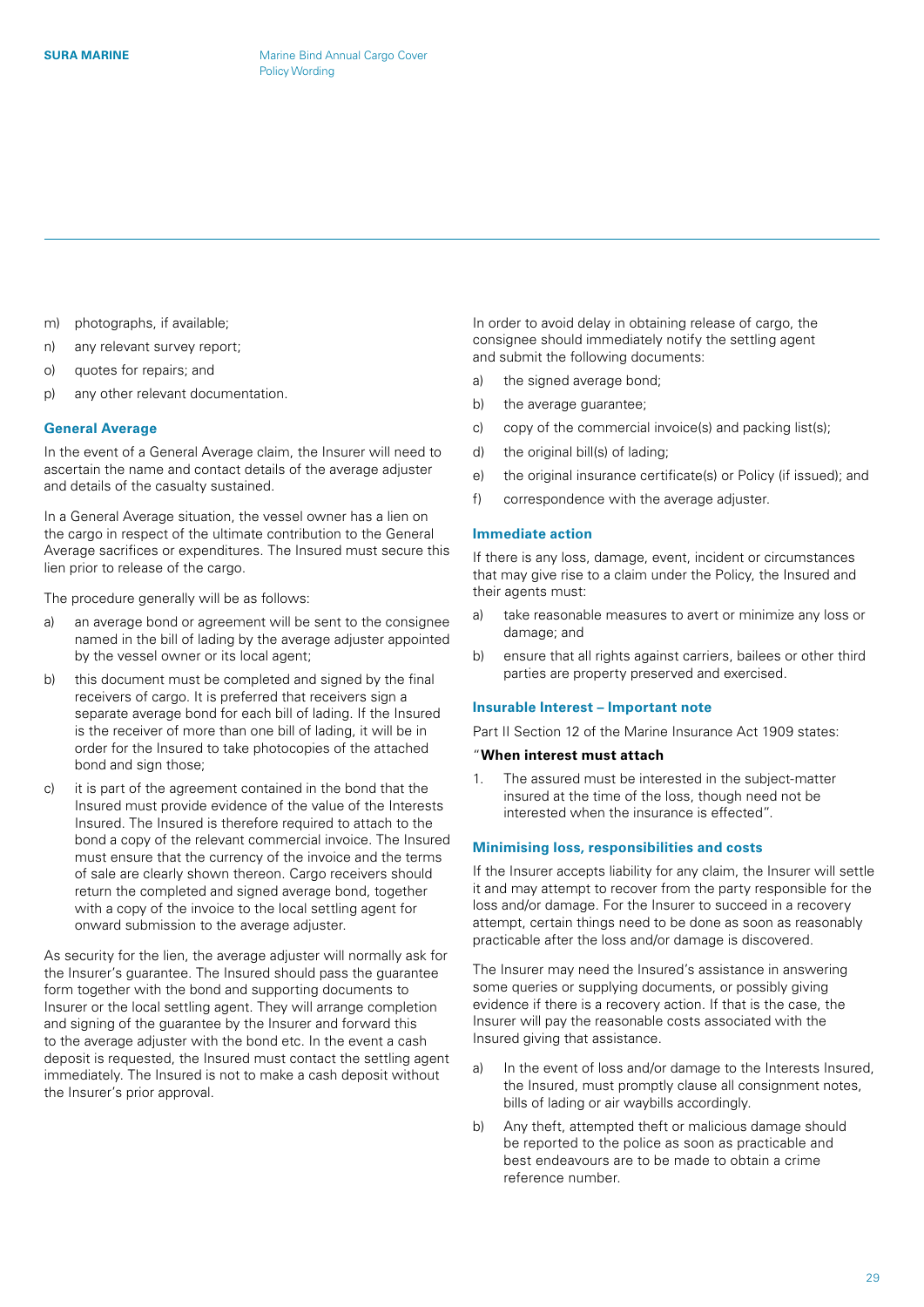- <span id="page-29-0"></span>c) It should be noted that it is the duty of the Insured and their agents in all cases to take such measures as may be reasonable for the purposes of averting or minimising a loss and/or damage and to ensure that all rights against the carriers or other third parties are properly preserved and exercised. Failure to do so may prejudice a claim hereunder. In particular, the Insured or their agents are required:
	- i) to promptly make a written claim for all loss on carriers, bailees, port authorities and other third parties;
	- ii) in no circumstances, except where under written protest, to give clean receipts where Interests Insured are in doubtful condition;
	- iii) when delivery is made by container, to ensure that the container and its seals are examined on delivery; and
	- iv) if the container is delivered damaged or with seals broken or missing or with seals other than as stated in the shipping documents, to clause the delivery receipt accordingly and retain all defective or irregular seals for subsequent identification.

The Insurer will (in addition to any claim payable under the Policy) reimburse the Insured for any charges properly and reasonably incurred to minimize any loss or damage. The consignees or their agents should make themselves familiar with the regulations of the Port Authorities at the port of discharge. Failure by the Insured or of their agents to comply with any of these requirements may entitle the Insurer to reduce the amount of (or refuse to pay) any claim.

#### **Non-contribution**

The Policy does not cover any loss damage, liability or expense, event or circumstance giving rise to a claim which at the time of the happening of such loss, damage, liability or expense is insured by or would but for the existence of the Policy be insured by any other existing cargo insurance policy(ies) except in respect of any excess beyond the amount which would have been payable under such other policy(ies) had the Policy not been effected. This does not to apply where the Insured is unable to obtain settlement of any legitimate claim from said other policy(ies).

The Insurer under the Policy shall not be liable to pay or contribute if the Insured's claim was or would have been recoverable under any other policy(ies) of insurance but due to breach of warranty, non-disclosure, misrepresentation, breach of condition or non-payment of premium, the Insured is not entitled to receive settlement under such other policy(ies).

#### **Notification to insurer and required documentation**

If there is loss, damage, event, incident or circumstances that may result in a claim under the Policy, the Insured must provide the Insurer with notice of the loss or damage as soon as practicable. To enable claims to be dealt with promptly, the Insured or their agents must submit all available supporting documents without delay.

#### **Subrogation**

Where a claim has been paid under the Policy, the Insurer has the right to take over any legal right of recovery that the Insured may have against other parties. The Insurer may exercise all legal rights of the Insured relating to the claim and may prosecute or defend any legal proceedings in the name of the Insured and have full discretion in the exercise of the Insured's legal rights. The Insured must assist in any recovery action or defence undertaken by the Insurer on behalf of the Insured.

If any lost or stolen Interests Insured for which a claim has been paid are later found or recovered, the Insurer must be informed as soon as reasonably practicable. The Insurer has the right to retain the Interests Insured including any proceeds if they are sold, if the Insured has been fully reimbursed.

If any party pays or reimburses the Insured for any lost or damaged Interests Insured for which the Insurer have paid a claim, this payment must be paid to the Insurer as soon as it is received.

#### **Waiver or acceptance of abandonment**

Measures taken by the Insured with the object of saving, protecting, or recovering Interests Insured shall not be considered as a waiver or acceptance of abandonment or otherwise prejudice the rights of the Insurer or the Insured.